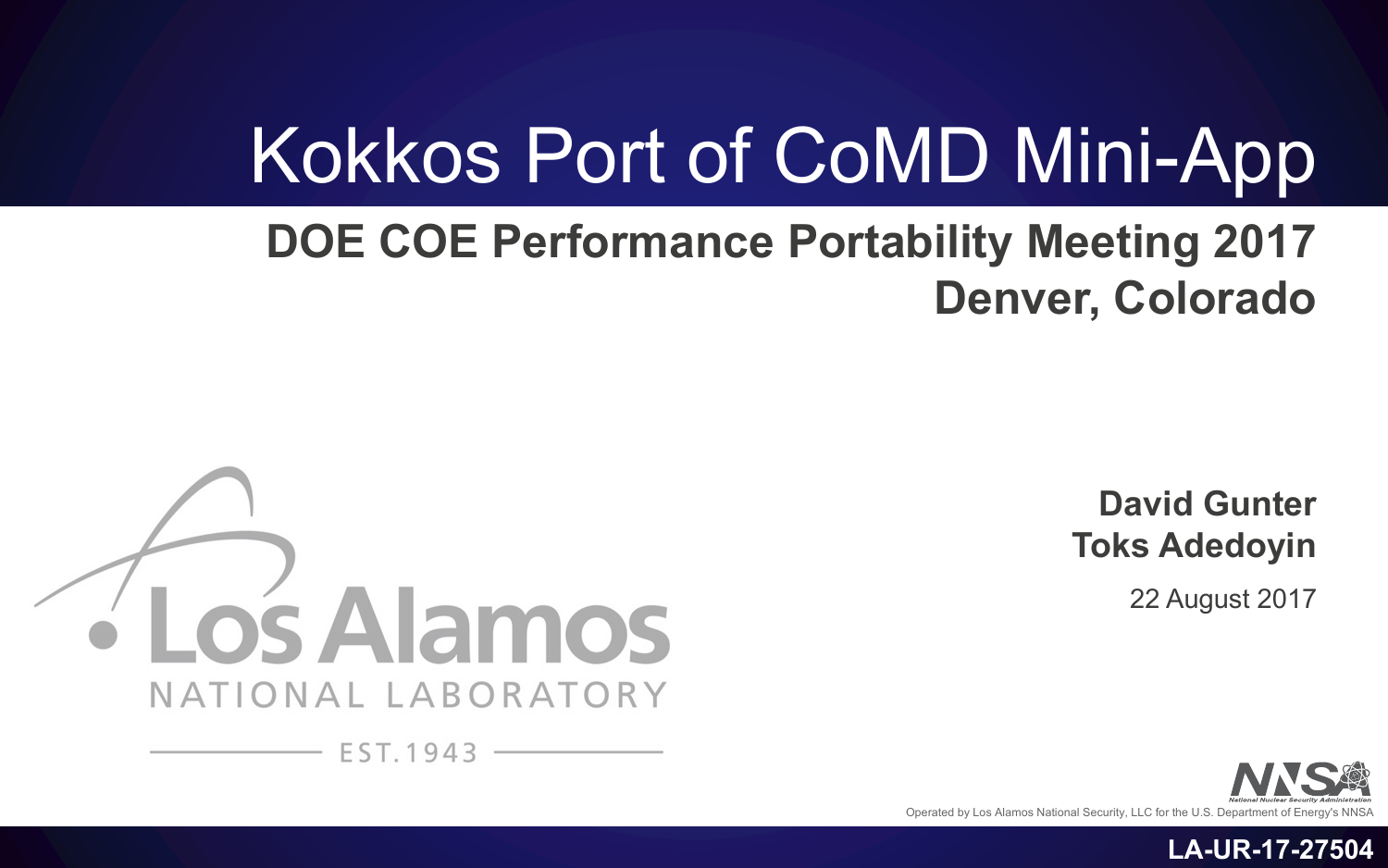### **Outline**



- **Background Motivation**
- **Molecular Dynamics / CoMD proxy application**
- **Kokkos Library**
- **Porting Effort**
- **Performance Results**
- **Lessons Learned**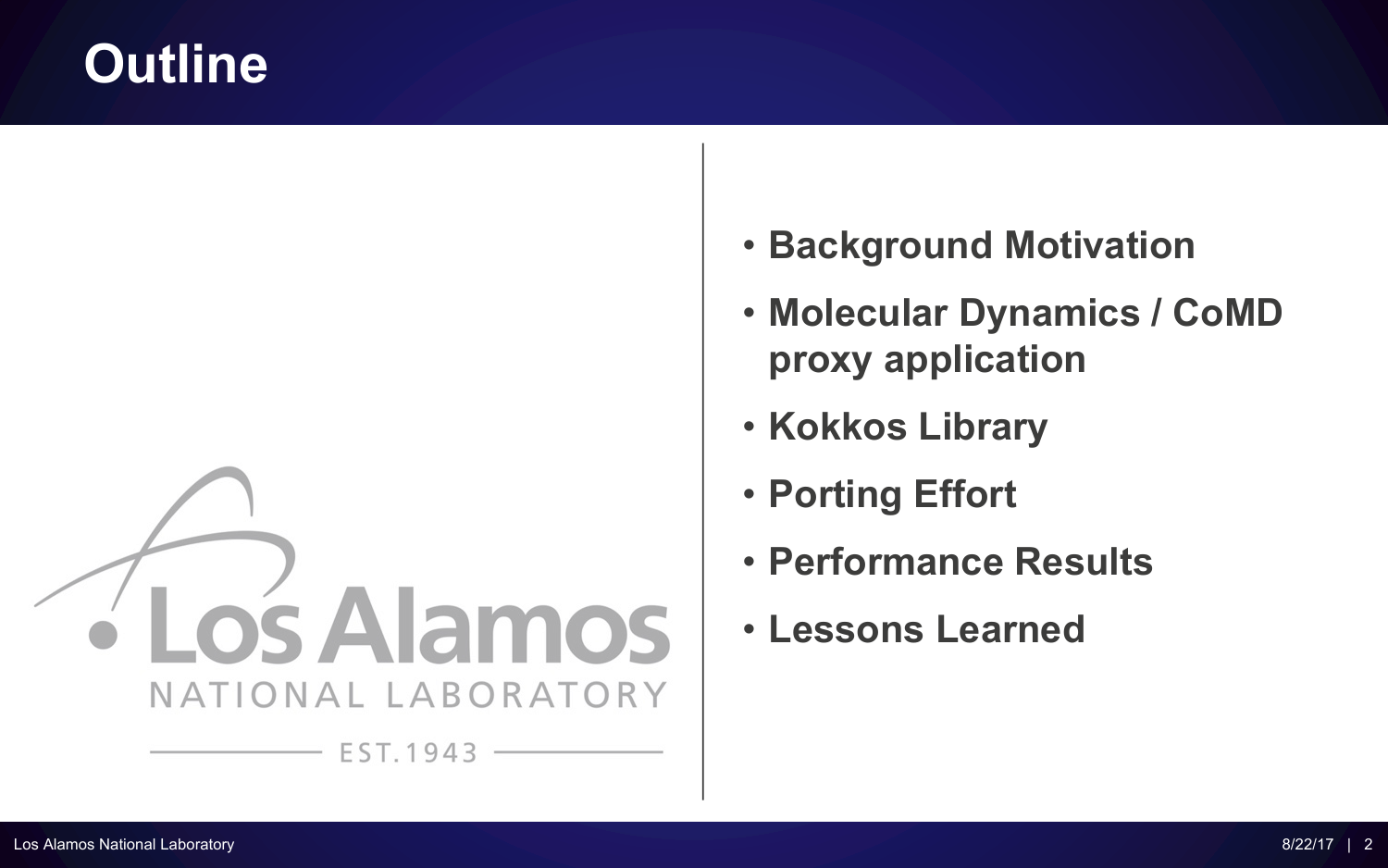# **Motivation**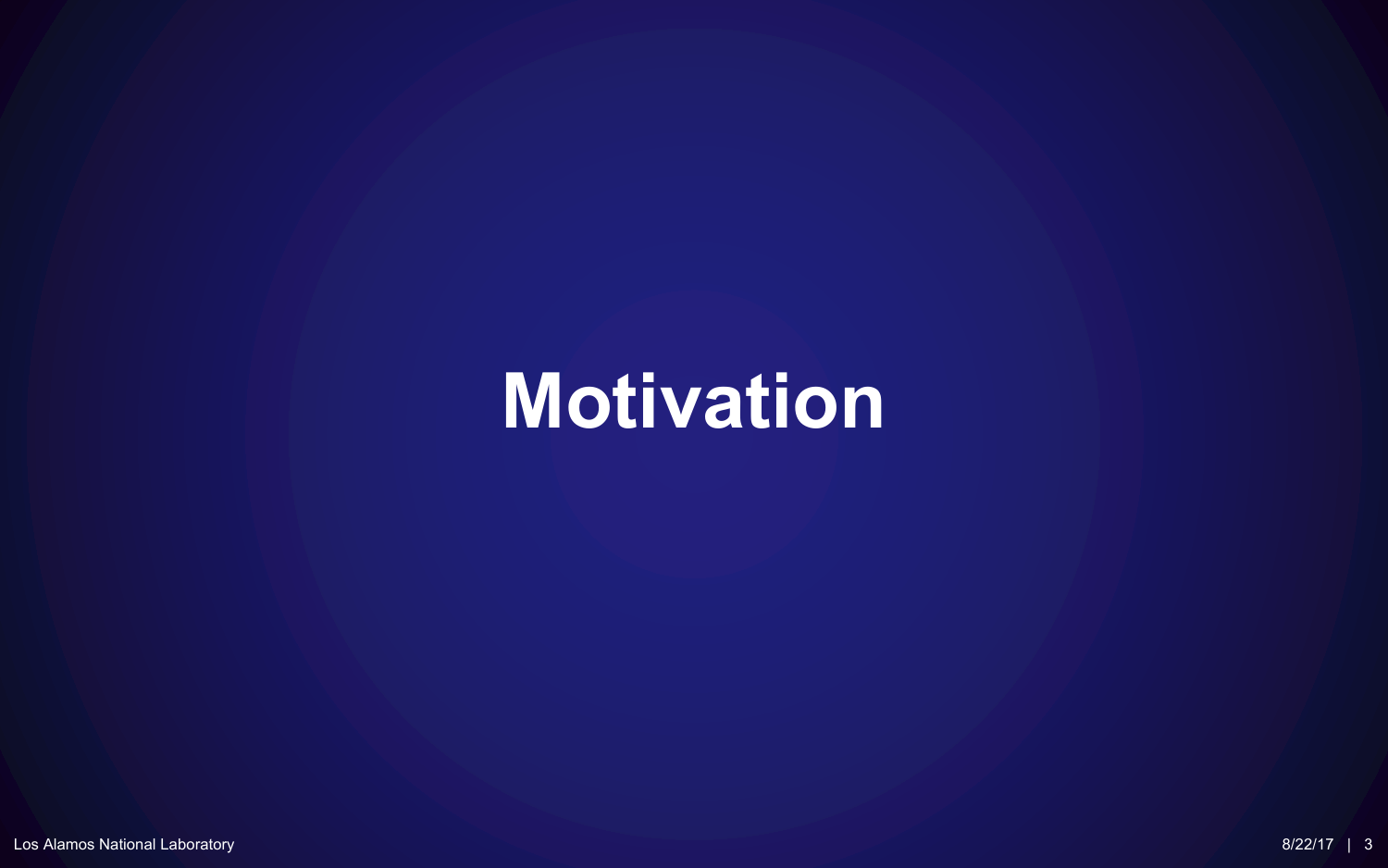LANL CCS-7 Application Performance Team FY18 Goal

- $\triangleright$  Explore programming models
- $\triangleright$  Extensively test on proxy apps and other relevant code
- $\triangleright$  Educate IC user community

**Motivation**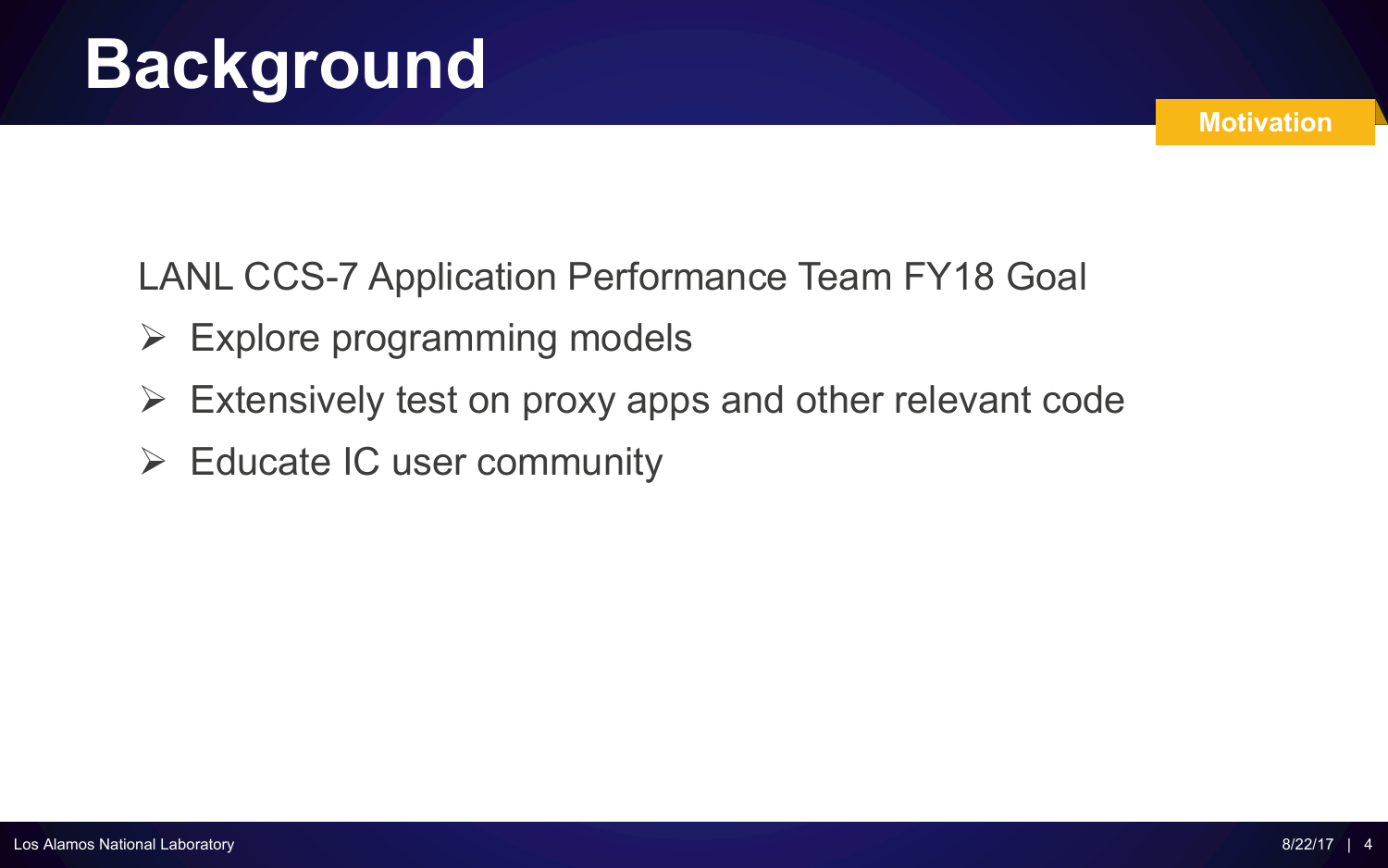# **Background**

| <b>Programming Model</b> | <b>Portable CPU/GPU</b> | Data layout | <b>Approach</b>   |
|--------------------------|-------------------------|-------------|-------------------|
| <b>RAJA</b>              | Yes                     | Yes         | Library           |
| C++ AMP                  | Yes                     | <b>No</b>   | Language          |
| Thrust                   | Yes                     | <b>No</b>   | Library           |
| SGPU2                    | Yes                     | <b>No</b>   | Library           |
| <b>XKAPPI</b>            | Yes                     | <b>No</b>   | Library           |
| OpenACC                  | Yes                     | <b>No</b>   | <b>Directives</b> |
| OpenHMPP                 | Yes                     | <b>No</b>   | <b>Directives</b> |
| <b>StarSs</b>            | Yes                     | <b>No</b>   | <b>Directives</b> |
| OmpSs                    | Yes                     | No          | <b>Directives</b> |
| <b>HOMPI</b>             | Yes                     | <b>No</b>   | Translator        |
| <b>PEPPHER</b>           | Yes                     | No          | <b>Directives</b> |
| OpenCL                   | Yes                     | <b>No</b>   | Language          |
| <b>StarPU</b>            | Yes                     | No          | Language          |
| Loci                     | <b>No</b>               | Yes         | Library           |
| <b>Cilk Plus</b>         | No                      | Yes         | Language          |
| <b>TBB</b>               | <b>No</b>               | <b>No</b>   | Library           |
| Charm++                  | <b>No</b>               | <b>No</b>   | Library           |
| OpenMP                   | Almost*                 | <b>No</b>   | <b>Directives</b> |
| CUDA <sup>+</sup>        | <b>No</b>               | <b>No</b>   | Language          |

**Programming Models**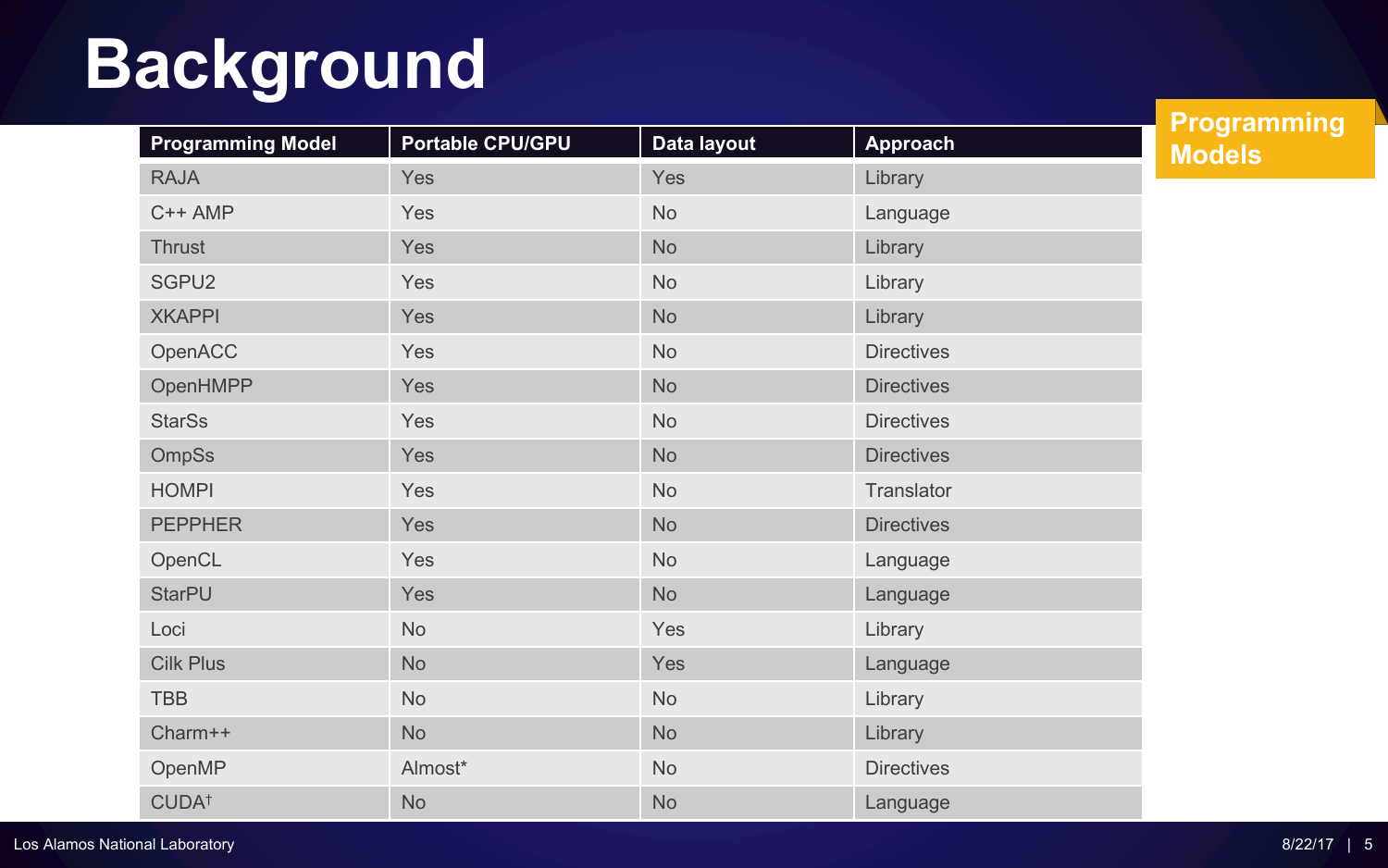# **CoMD Proxy App**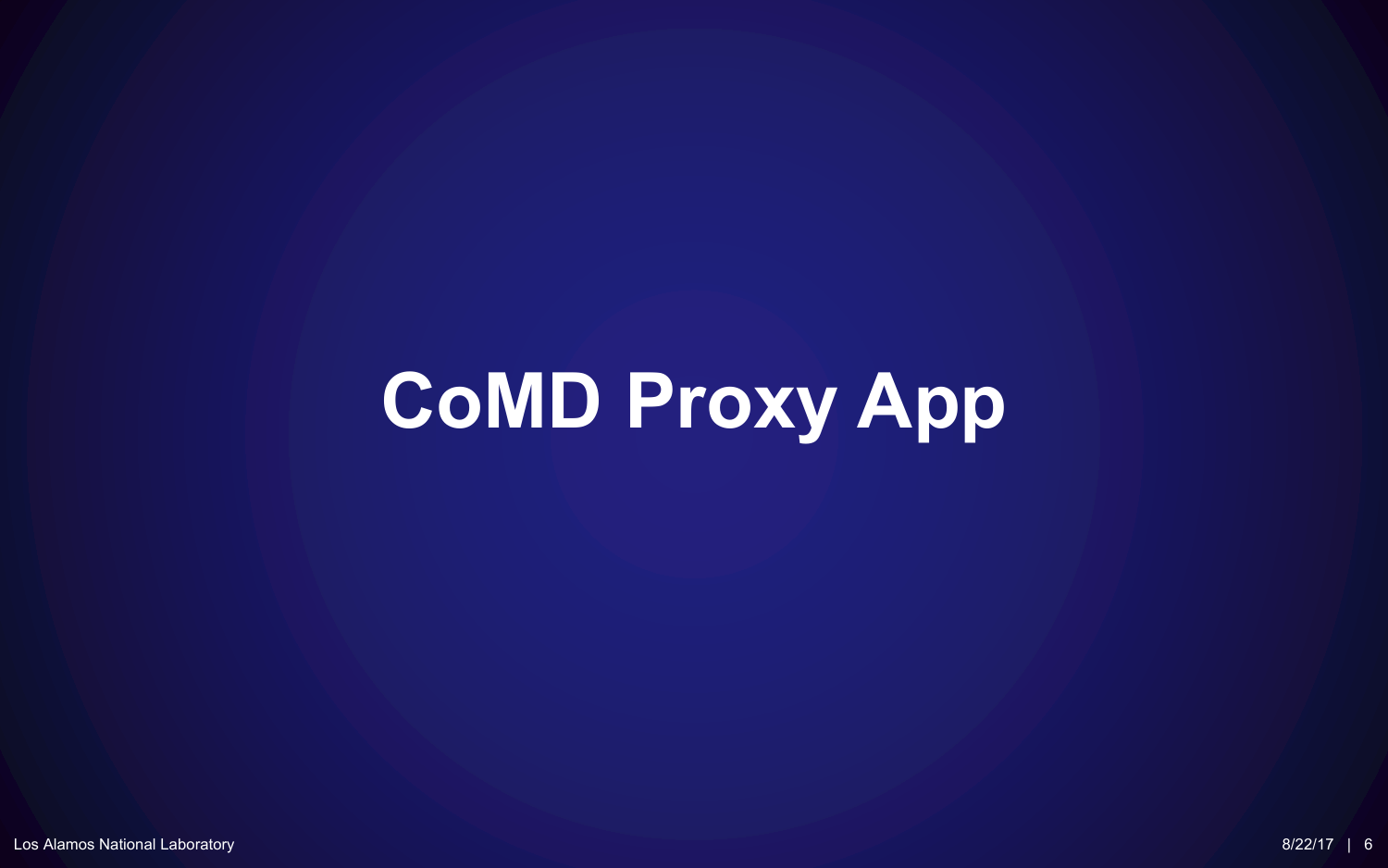## **CoMD: Molecular Dynamics Proxy Application**

**CoMD App**

- •Based on SPaSM, a Gordon Bell Prize winning MD code important to several projects in materials science
	- –Essential feature is the emphasis on short-range interactions
	- –SPaSM, the go-to code for shaking out new architectures such as Roadrunner, Cielo, and Trinity, among other notable HPC platforms
- •Array-of-Structures (AoS) data layout
	- $\mathbf{r} = \{x_i, y_i, z_i\}$ , i=1..# atoms
	- $f = \{f_{xi}, f_{yi}, f_{zi}, f_{zi}, e_i\}, i=1..# atoms$

•Force calculations follow serialized (per rank), nested loop design

for all local link cells for each atom in local link cell for all neighbor link cells for each atom in neighbor link cell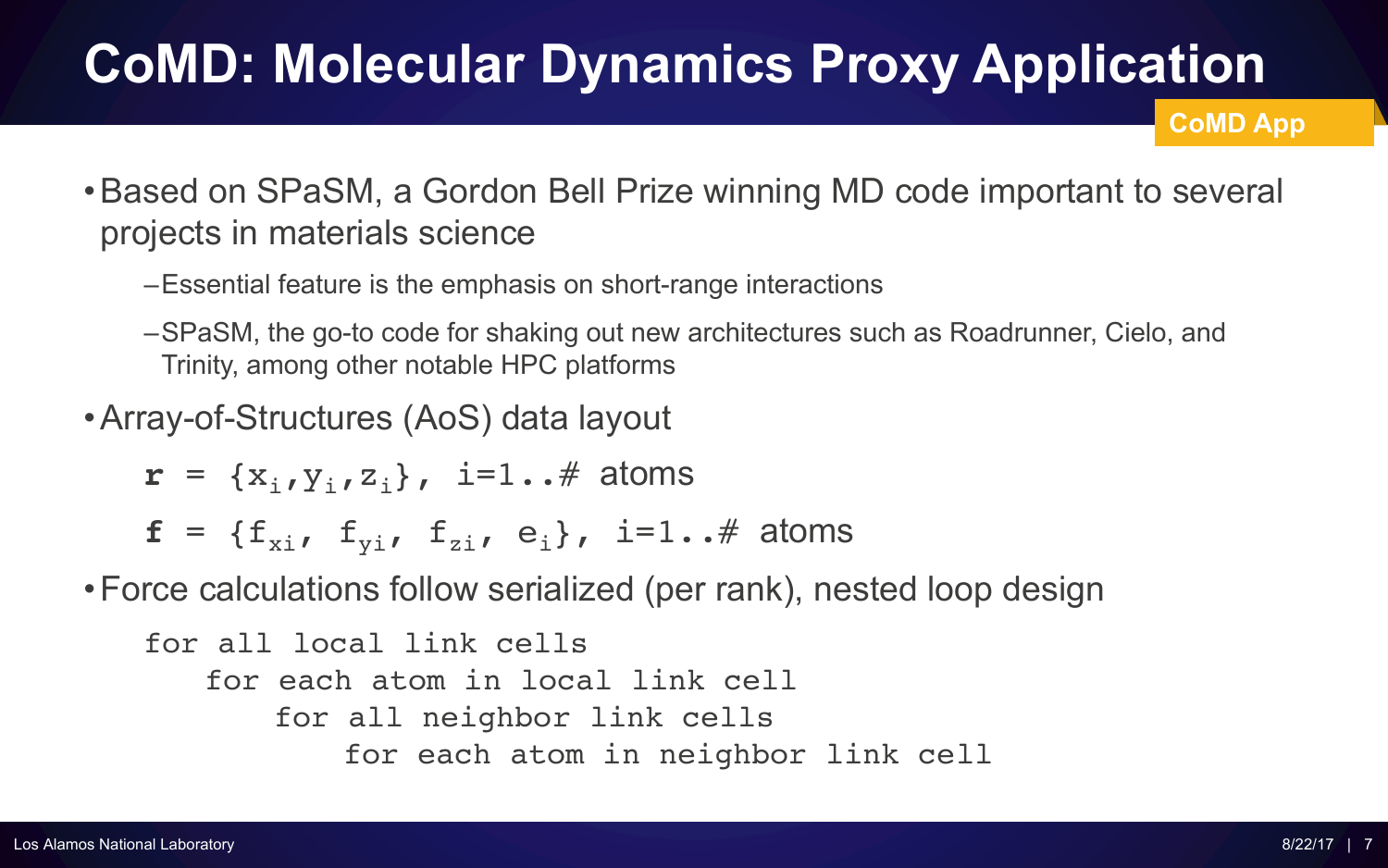## **CoMD: Molecular Dynamics Proxy Application**

**CoMD App**

• Created and maintained by the Exascale Co-Design Center for Materials in Extreme Environments (ExMatEx) group

http://www.exmatex.org/comd.html

https://github.com/exmatex/CoMD

- Written entirely in C using a collection of object-oriented
- Makes adding C++ code very simple (Kokkos is C++)
- CoMD exists as several ports to other programming models

–pure MPI

–OpenCL

 $-$ CUDA

–OpenMP

–tuned vector + OpenMP (Toks)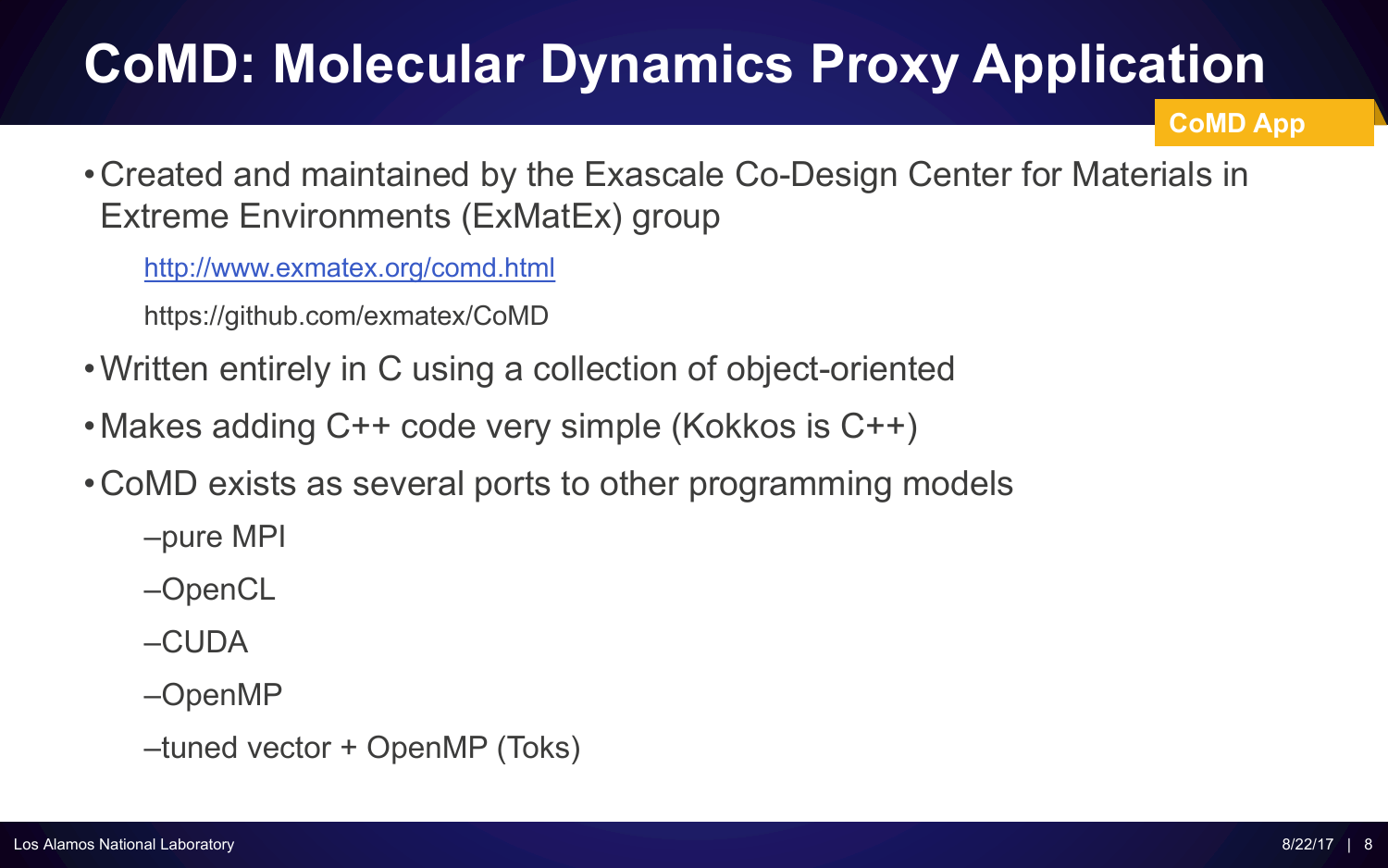# **Kokkos Programming Model**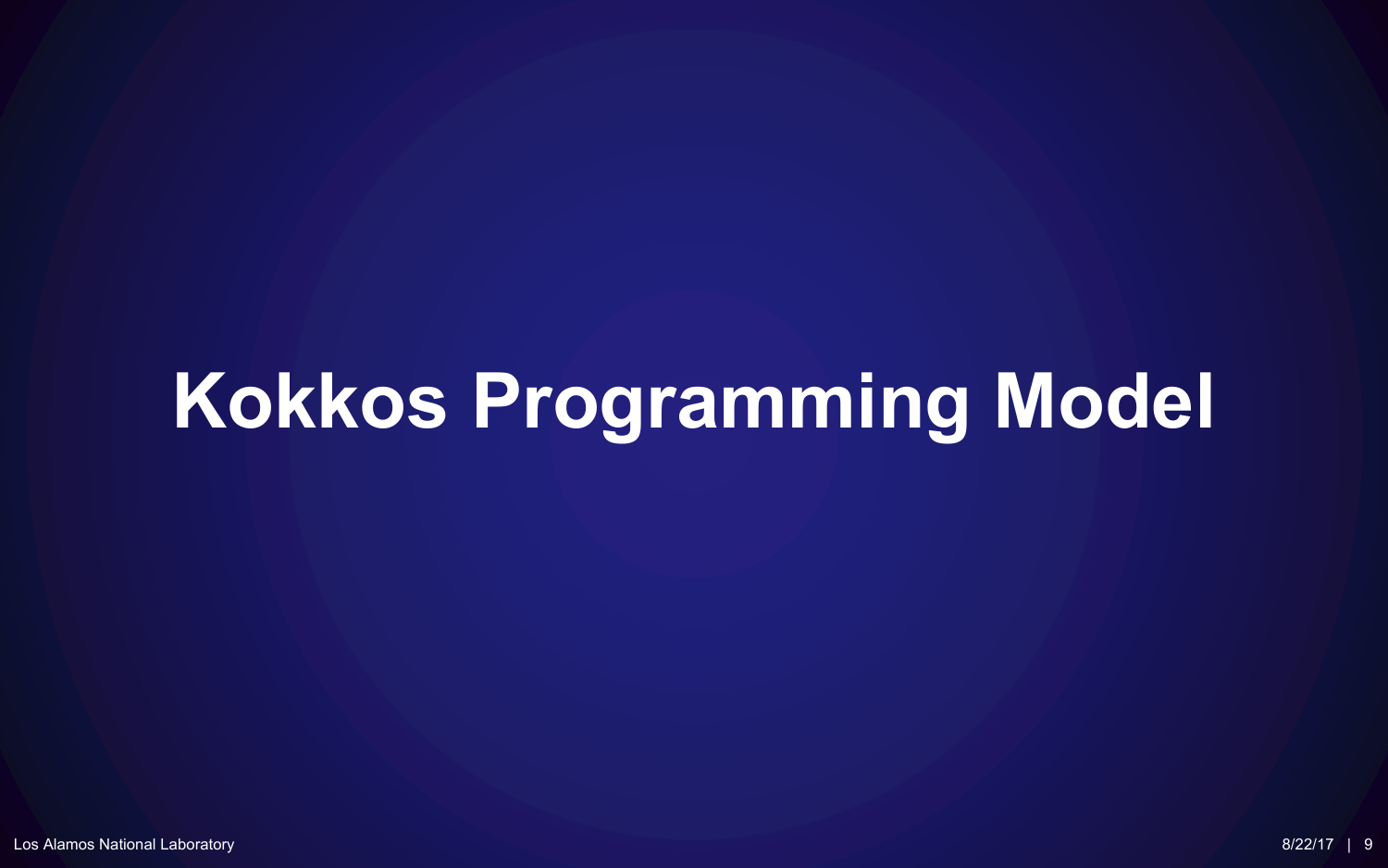## **Kokkos: Many-core device performance library**

- $\checkmark$  C++ library, not a new language or language extension
- $\checkmark$  Supports clear, concise, thread-scalable parallel patterns
- $\checkmark$  Abstracts away commonalities between languages and libraries that run on multiple architectures (*CUDA, OpenACC, OpenCL, OpenMP, Coarray Fortran/Fortran 2008, …)*
- ü Supports "*write once, run everywhere*" code development
- $\checkmark$  Minimizes the amount of architecture-specific implementation details users must know to leverage mix of simple & complex cores
- $\checkmark$  Solves the data layout problem through multi-dimensional arrays with architecture-dependent layouts to handle heterogeneous memory

**Kokkos**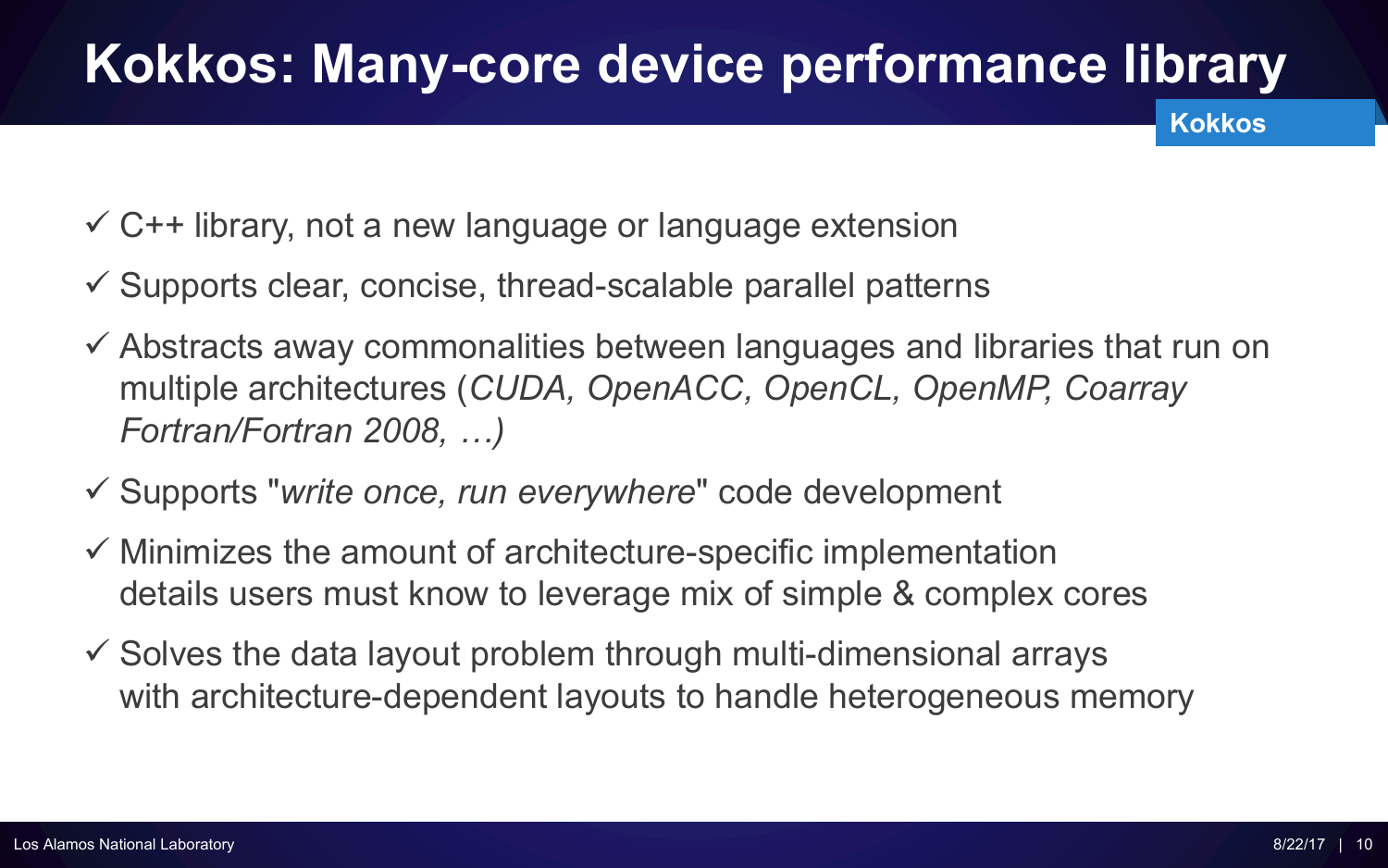## **Kokkos: Many-core device performance library**

**Kokkos**

#### **Fundamental Abstractions**

- Devices have *Execution Spaces* and *Memory Spaces*
	- o **Execution spaces**: Subset of CPU cores, CPU, PIM, ...
	- o **Memory spaces**: host memory, host pinned memory, high-bandwidth memory, GPU global memory, GPU shared memory, GPU UVM memory, ...

*Dispatch computation to execution space accessing data in memory spaces*

- Multidimensional Arrays on steroids
	- o Map multi-index (i,j,k,...) ⇔ memory location in a *memory space*
	- o Map derived from an array *layout*
	- o Choose layout for device-specific memory access pattern
	- o Make layout changes transparent to user code
	- o Users only need to follow the simple API: a(i,j,k) (*Fortran-like*)

*Separates user index space from memory layout*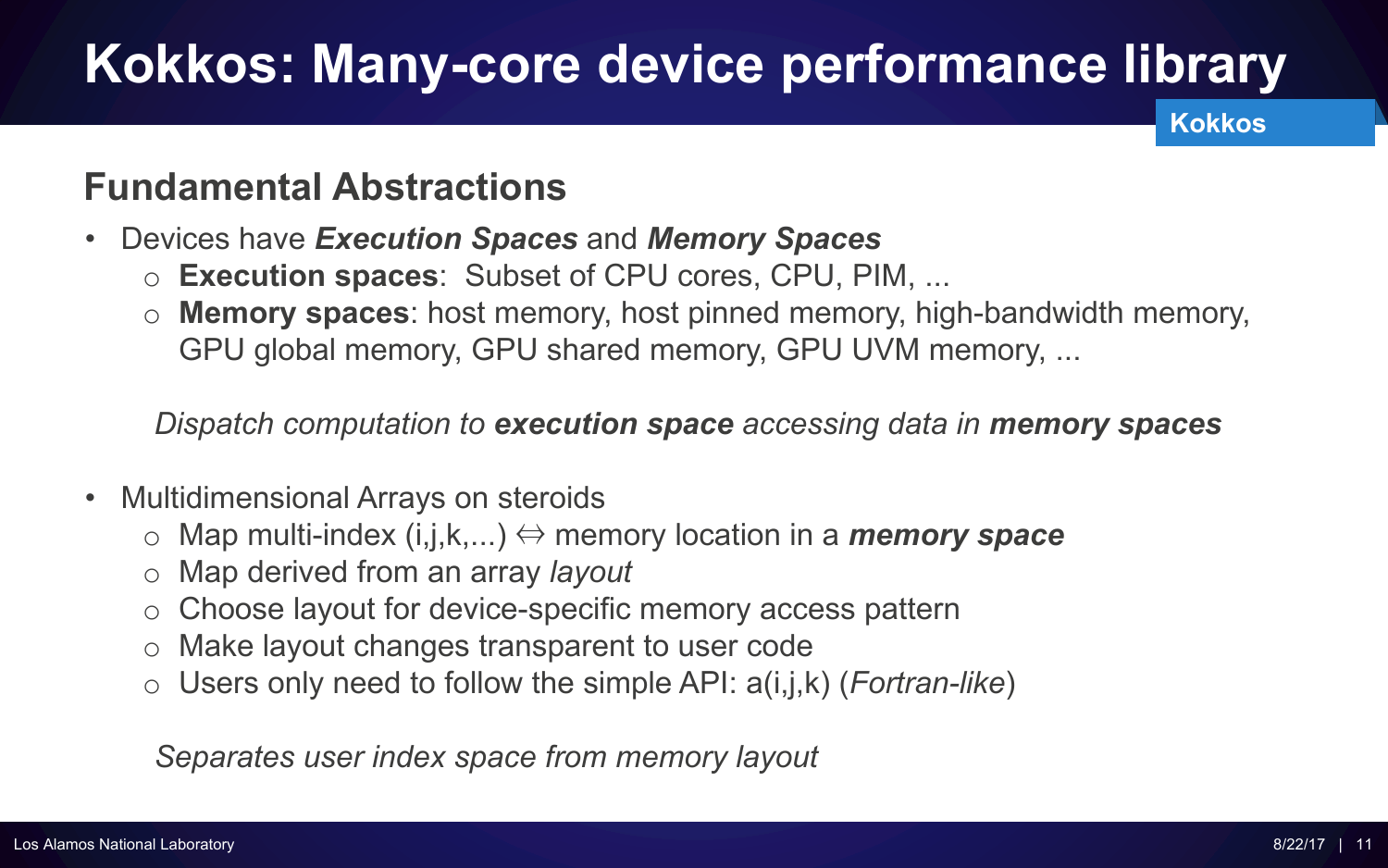## **Kokkos: Many-core device performance library**

**Kokkos**

```
#prama omp parallel for
    for (int i=0; i< N; i++) {
       y[i] = a*x[i] + y[i];
OpenMP
    }
Kokkos
```

```
Kokkos::parallel_for(N, KOKKOS_LAMBDA (const int& i) {
  y[i] = a*x[i] + y[i];
});
```
- Kokkos defines a **library of known pattern types.**
- Computational bodies are passed to the libraries as **C++ lambda functors.**
- **KOKKOS** LAMDA is a macro to hide much of the details from users.
- The above line is a short-hand way to tell Kokkos we want to do a **parallelfor** on the computational body we have given over the declared index **i.**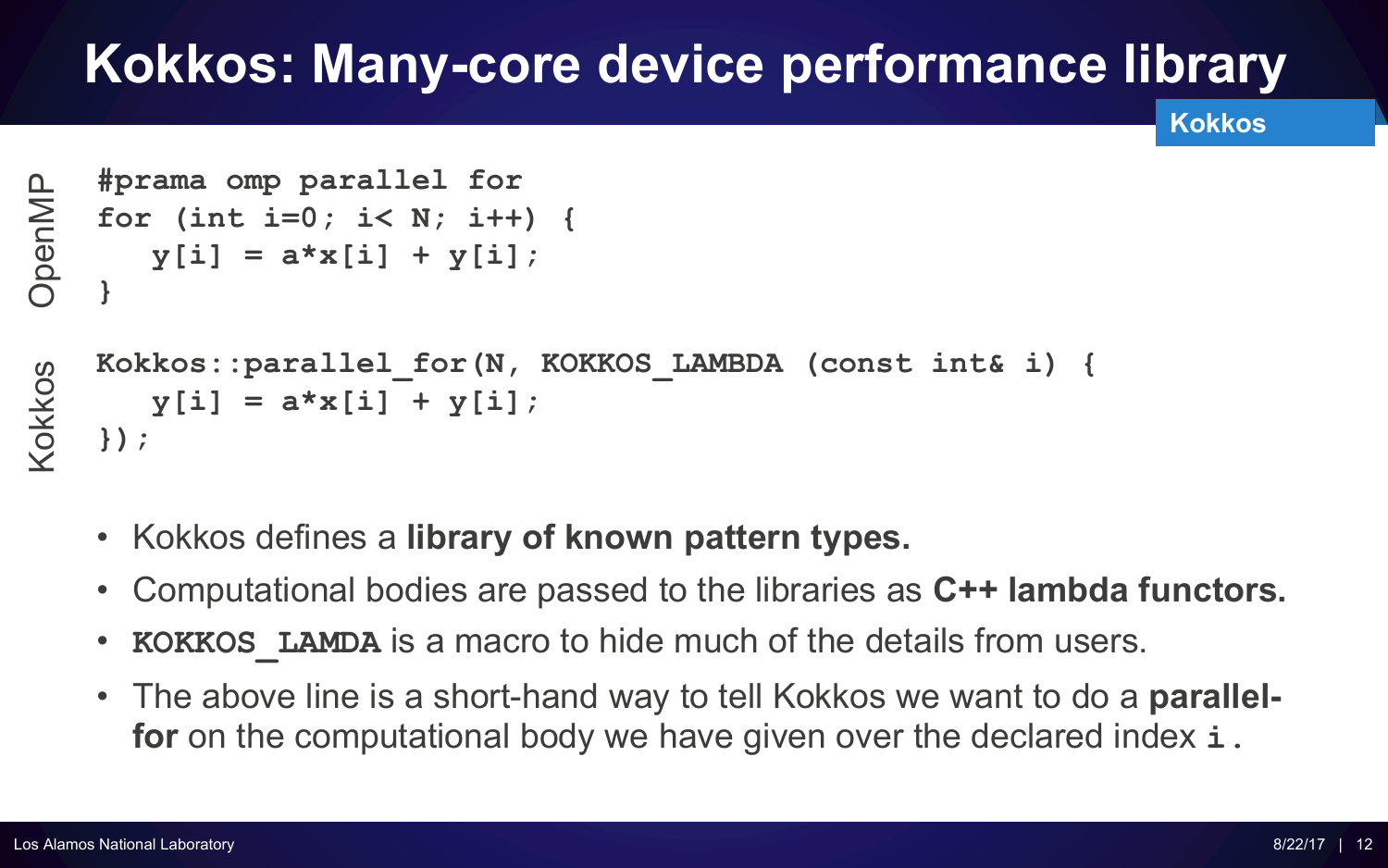# **CoMD-Kokkos Porting Effort**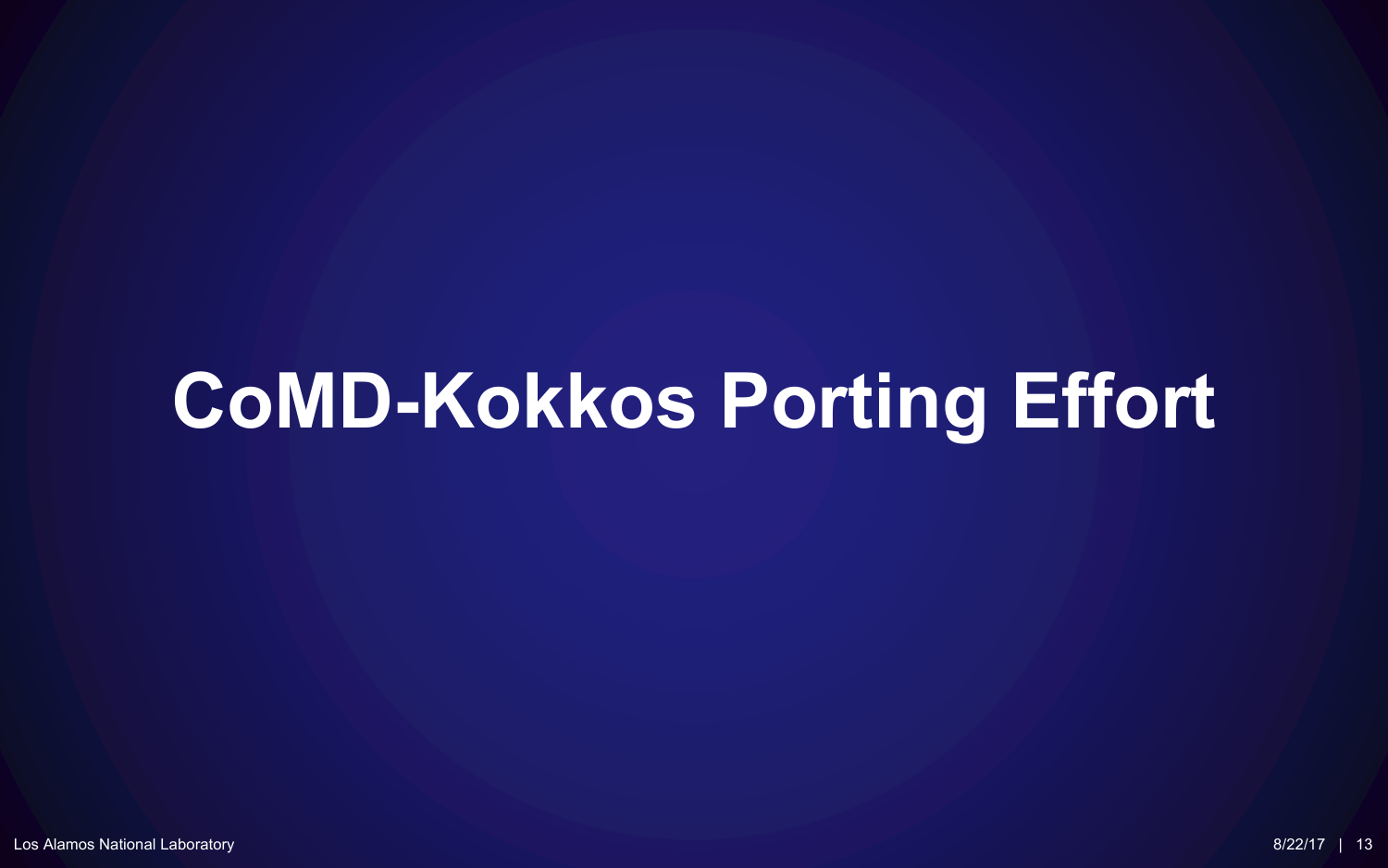**CoMD-Kokkos**

- 
- Tuned version of CoMD contained ~6,000 lines of code
- Majority of time is spent calculating inter-atomic forces and timestepping
	- Kokkos routines added to **ljForce** and **EAM** routines
	- Kokkos used to update velocities, positions, energy, and to redistribute atoms at the end of a time-step
	- Kokkos also used for initialization of data structures
- In all, 15 loops instrumented with Kokkos
	- 10 parallel-for
	- 5 parallel-reduce
- New data structures created to handle multiple-variable reductions
- Minor changes to some data structures to compile under C++11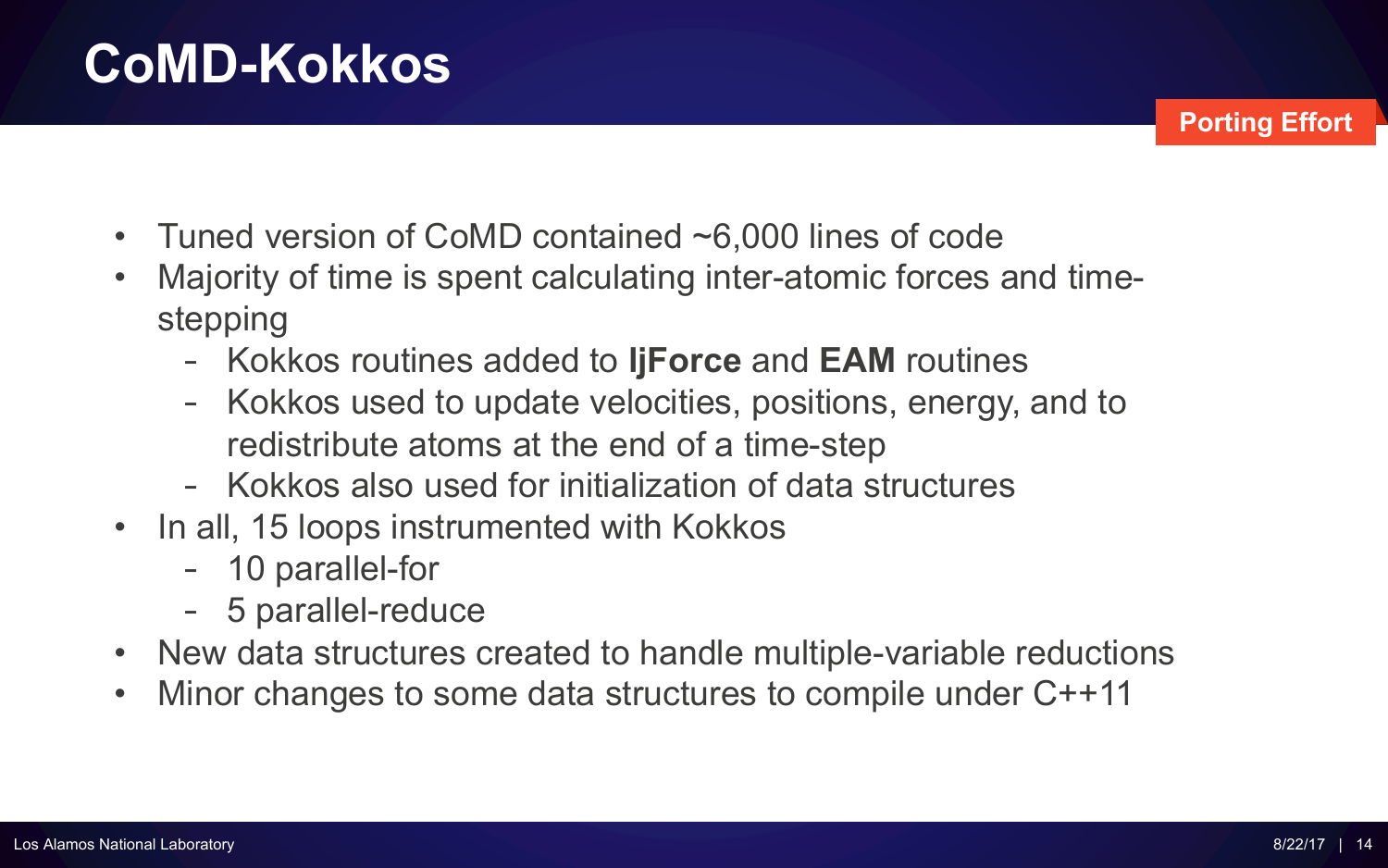### **L-J Force Calculation**

```
// loop over local boxes
for (int iBox=0; iBox<s->boxes->nLocalBoxes; iBox++)
{
   int nIBox = s->boxes->nAtoms[iBox];
   // loop over neighbors of iBox
   ...
   for (int jTmp=0; jTmp<nNbrBoxes; jTmp++)
   { 
      int jBox = s - >boxes - >nbrBoxes[iBox][jTmp];...
      // loop over atoms in iBox
      for (int iOff=MAXATOMS*iBox; iOff<(iBox*MAXATOMS+nIBox); iOff++)
      { 
         // loop over atoms in jBox
         for (int jOff=jBox*MAXATOMS; jOff<(jBox*MAXATOMS+nJBox); jOff++)
         {
            compute sum of inter atomic potential energy(\ldots);
         } // loop over atoms in jBox
         ...
      } // loop over atoms in iBox
   } // loop over neighbor boxes
} // loop over local boxes in system
```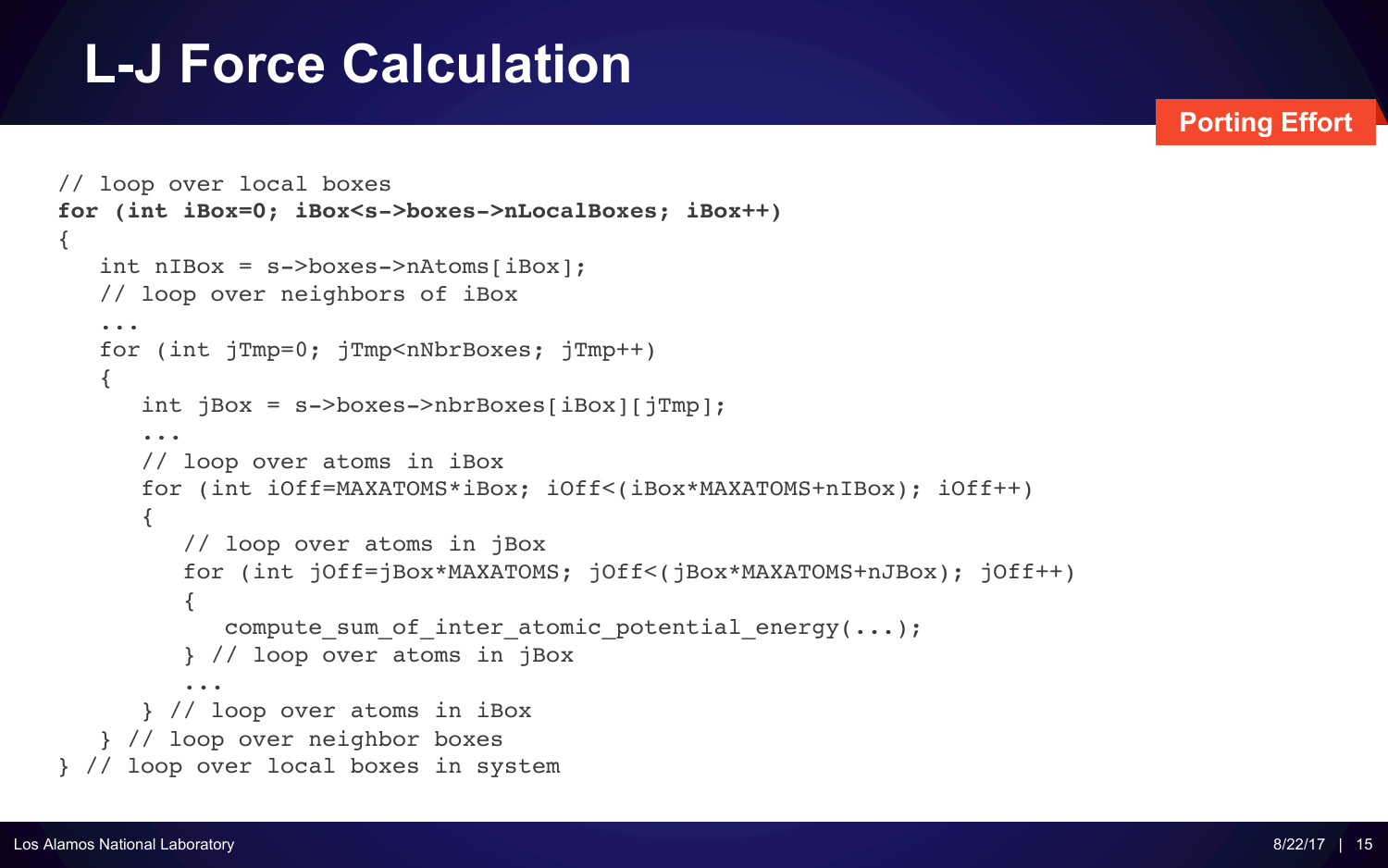## **L-J Force Calculation**

```
// loop over local boxes
Kokkos::parallel_reduce( s->boxes->nLocalBoxes, KOKKOS_LAMBDA( const int& iBox, 
                         real_t& local_ePot)
{
   int nIBox = s->boxes->nAtoms[iBox];
   // loop over neighbors of iBox
   ...
   for (int jTmp=0; jTmp<nNbrBoxes; jTmp++)
   { 
      int jBox = s->boxes->nbrBoxes[iBox][jTmp];...
      // loop over atoms in iBox
      for (int iOff=MAXATOMS*iBox; iOff<(iBox*MAXATOMS+nIBox); iOff++)
      { 
         // loop over atoms in jBox
         for (int jOff=jBox*MAXATOMS; jOff<(jBox*MAXATOMS+nJBox); jOff++)
         {
            compute sum of inter atomic potential energy(\ldots);
         } // loop over atoms in jBox
         ...
      } // loop over atoms in iBox
   } // loop over neighbor boxes
}, ePot); // loop over local boxes in system
```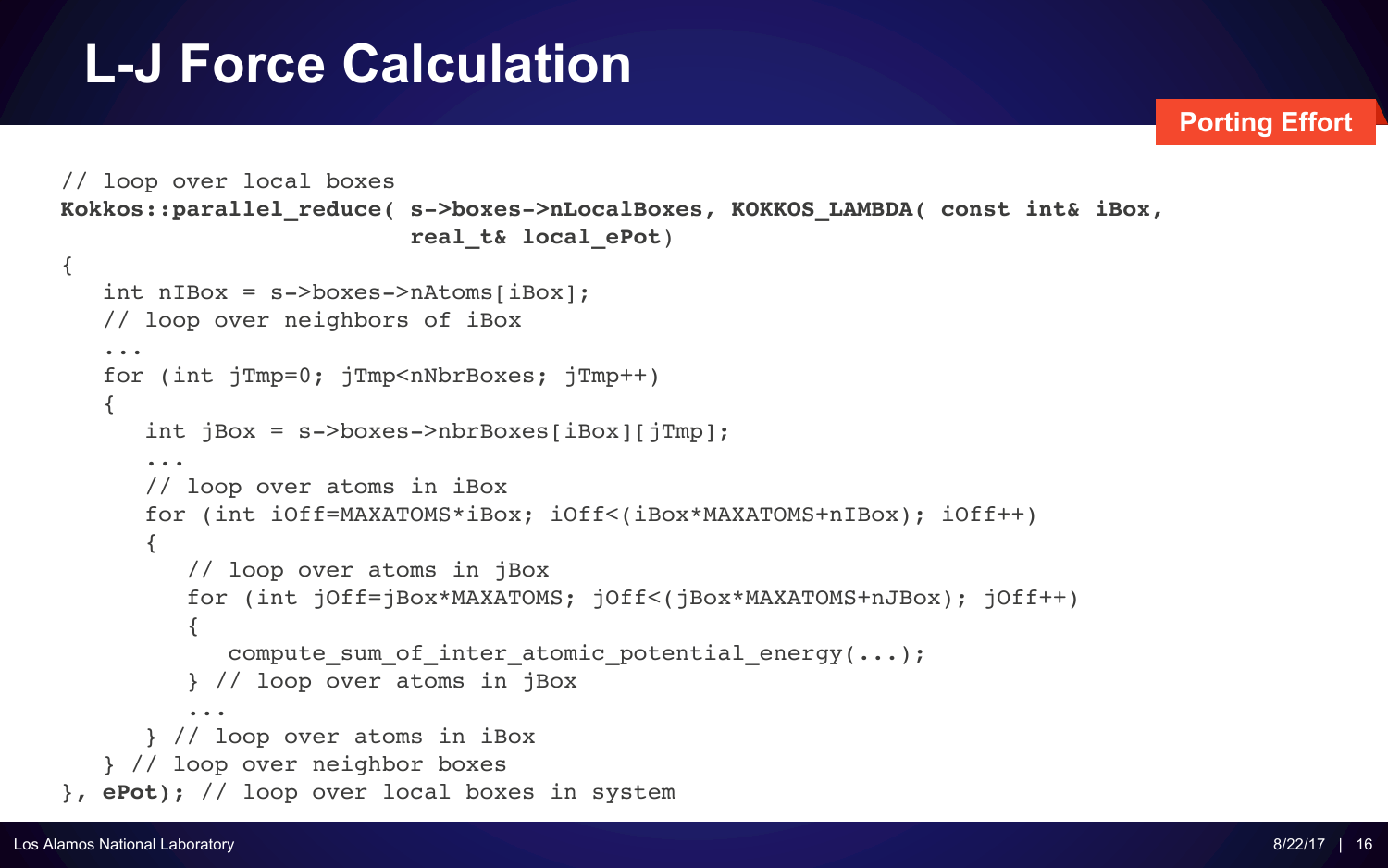### **Implementing multiple variable parallel reduction**

**Porting Effort**

```
real t v0 = 0.0;
real t v1 = 0.0;
real t v2 = 0.0;
real t v3 = 0.0;
```
#### **Summing momenta and particle mass**

```
#pragma omp parallel for reduction(+:v0) reduction(+:v1) reduction(+:v2) reduction(+:v3)
for (int iBox=0; iBox<s->boxes->nLocalBoxes; ++iBox) {
   for (int iOff=MAXATOMS*iBox, ii=0; ii<s->boxes->nAtoms[iBox]; ++ii, ++iOff) {
     v0 += s->atoms->p[iOff][0];
      v1 += s->atoms->p[iOff][1];
      v2 += s->atoms->p[iOff][2];
      int iSpecies = s->atoms->iSpecies[iOff];
     v3 += s->species[iSpecies].mass; 
   }
}
vcmLocal[0] = v0;vcmLocal[1] = v1;vcmLocal[2] = v2;
```

```
vcmLocal[3] = v3;
```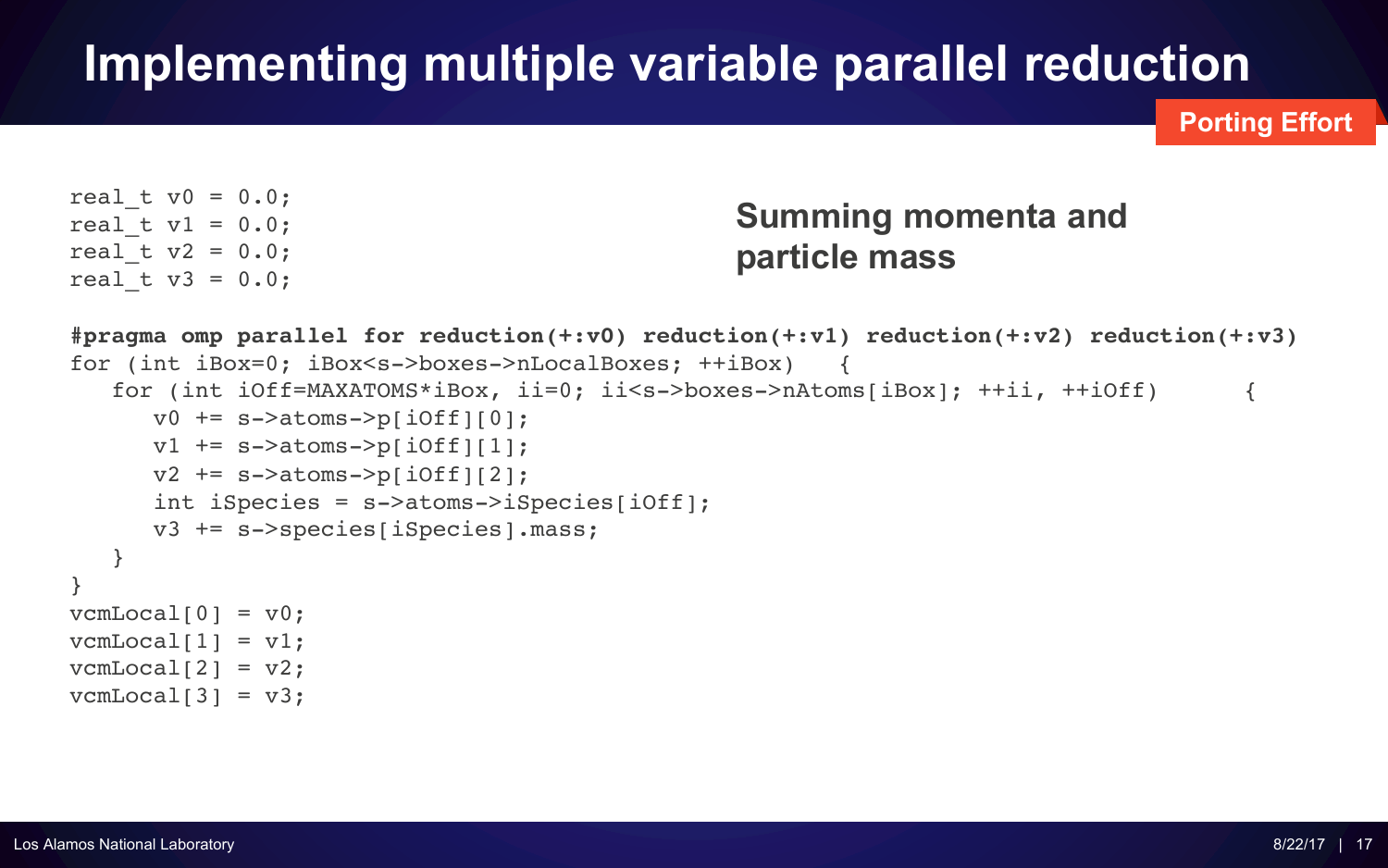### **Implementing multiple variable parallel reduction**

```
// A struct needed to implement a multiple variable reduction in Kokkos
struct vstruct {
  real t v0;
  real t v1;
   real t v2;
  real t v3;
   // default constructor
  KOKKOS_INLINE_FUNCTION
  vstruct() {
     v0 = 0.0;
     v1 = 0.0;
     v2 = 0.0;
     v3 = 0.0:
   }
   // operator += (volatile)
   KOKKOS_INLINE_FUNCTION
   vstruct & operator+=( const volatile vstruct & src) volatile {
     v0 += src.v0;
     v1 += src.v1;v2 += src.v2;
     v3 += src.v3;
   }
};
                                             Summing momenta and
                                             particle mass
```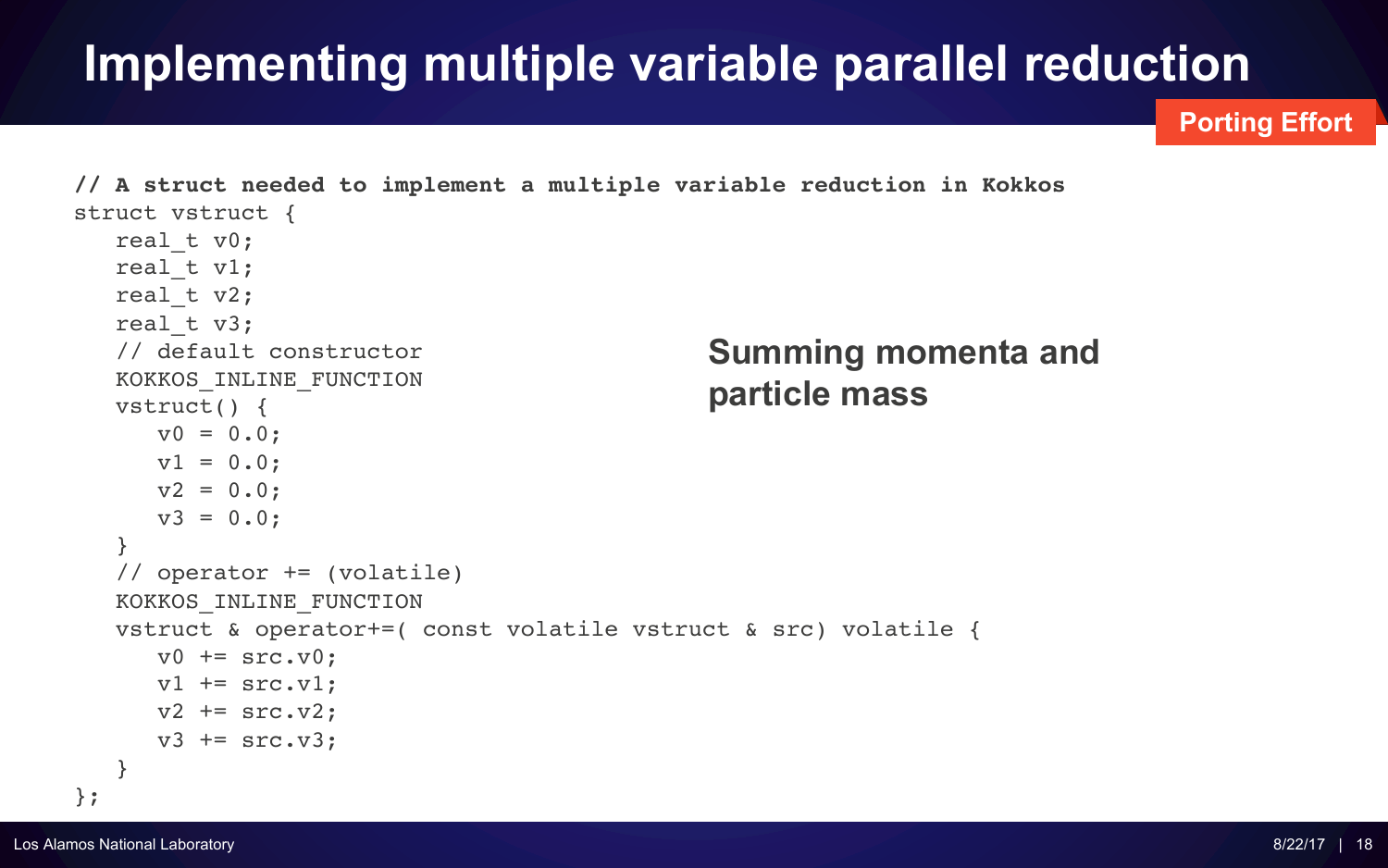#### **Implementing multiple variable parallel reduction**

**Porting Effort**

#### **Summing momenta and particle mass**

vstruct Vvals;

```
Kokkos::parallel reduce(s->boxes->nLocalBoxes, KOKKOS LAMBDA( const int& iBox,
                        vstruct& local_v) {
   for (int iOff=MAXATOMS*iBox, ii=0; ii<s->boxes->nAtoms[iBox]; ++ii, ++iOff)
   {
      local v.v0 += s->atoms->p[iOff][0];local v.v1 += s->atoms->p[iOff][1];
      local v.v2 += s->atoms->p[iOff][2];local v.int iSpecies = s->atoms->iSpecies[iOff];
      local v.v3 += s->species[iSpecies].mass;}
}, Vvals);
vcmLocal[0] = Vvals.v0;vcmLocal[1] = Vvals.v1;vcmLocal[2] = Vvals.v2;vcmLocal[3] = Vvals.v3;
```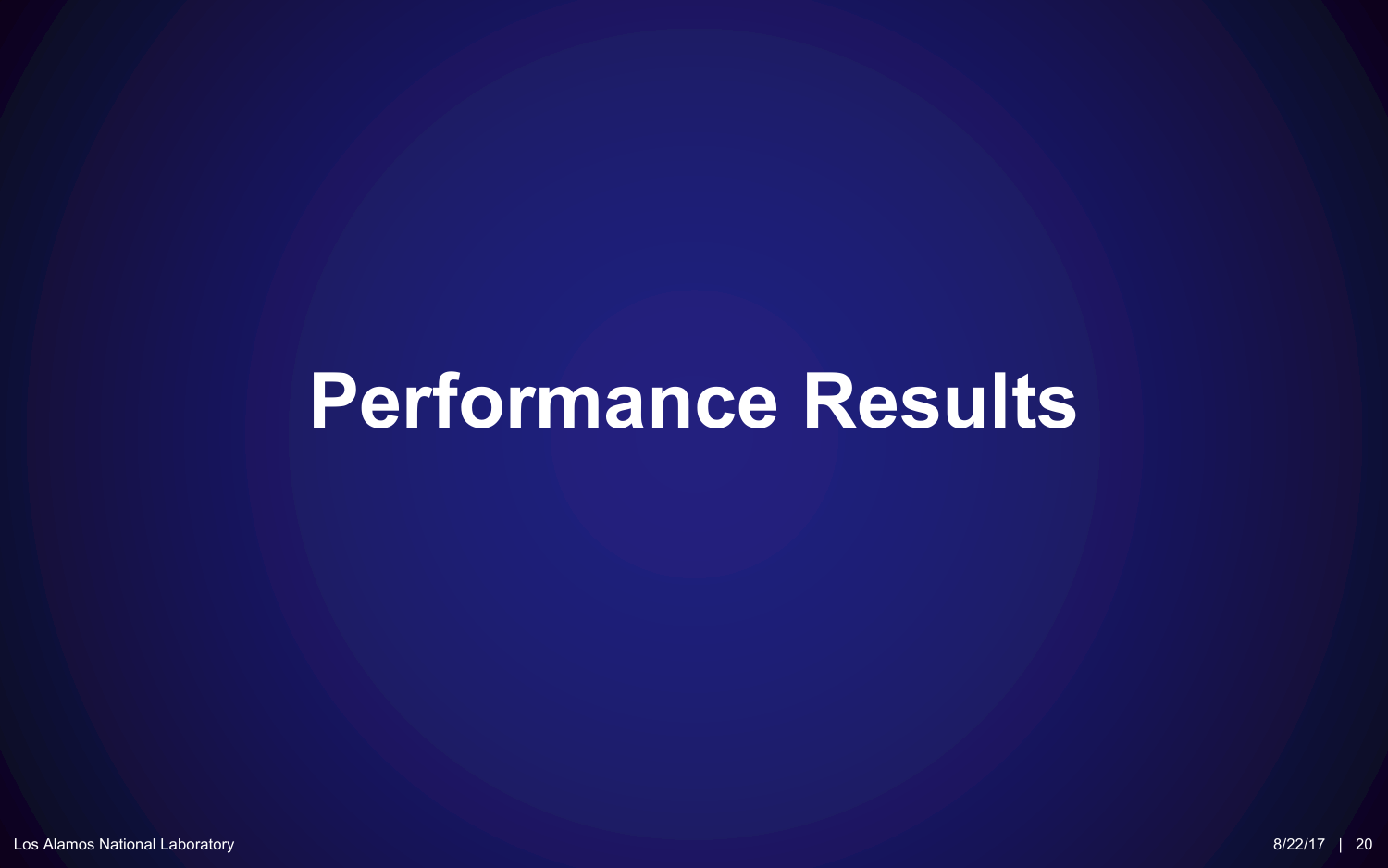**The benchmark problem**

- **Single-node (1 MPI rank)**
- **256K & 2,048K atoms**
- **100 time steps**
- **Varied number of threads**
- **KNL and Haswell nodes of Trinity**
- *Still working on GPU compilation...*
- **Metrics**
	- **Walltime**
	- **Strong Scaling, speedup**
	- **Time (s) per atom over solution**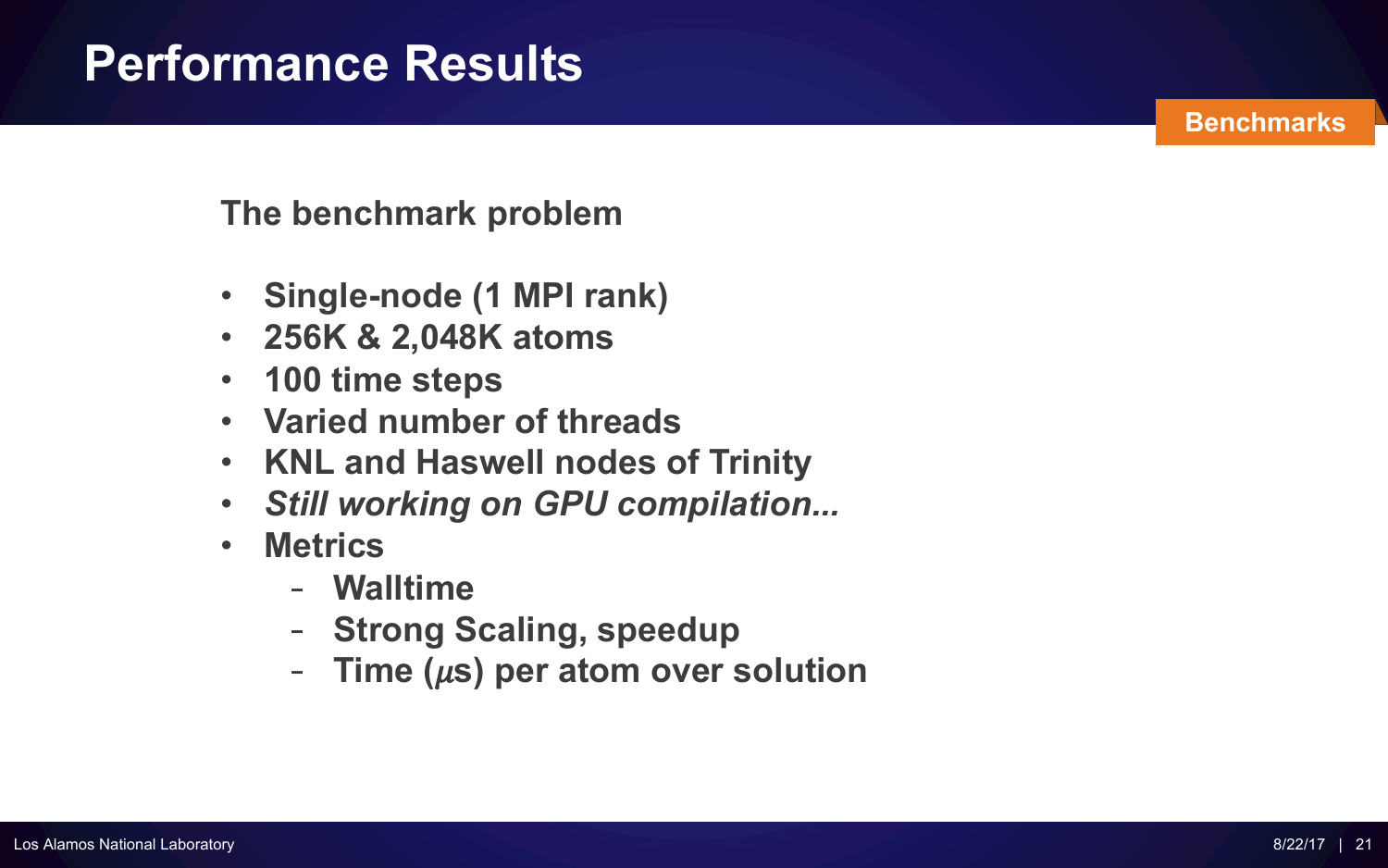

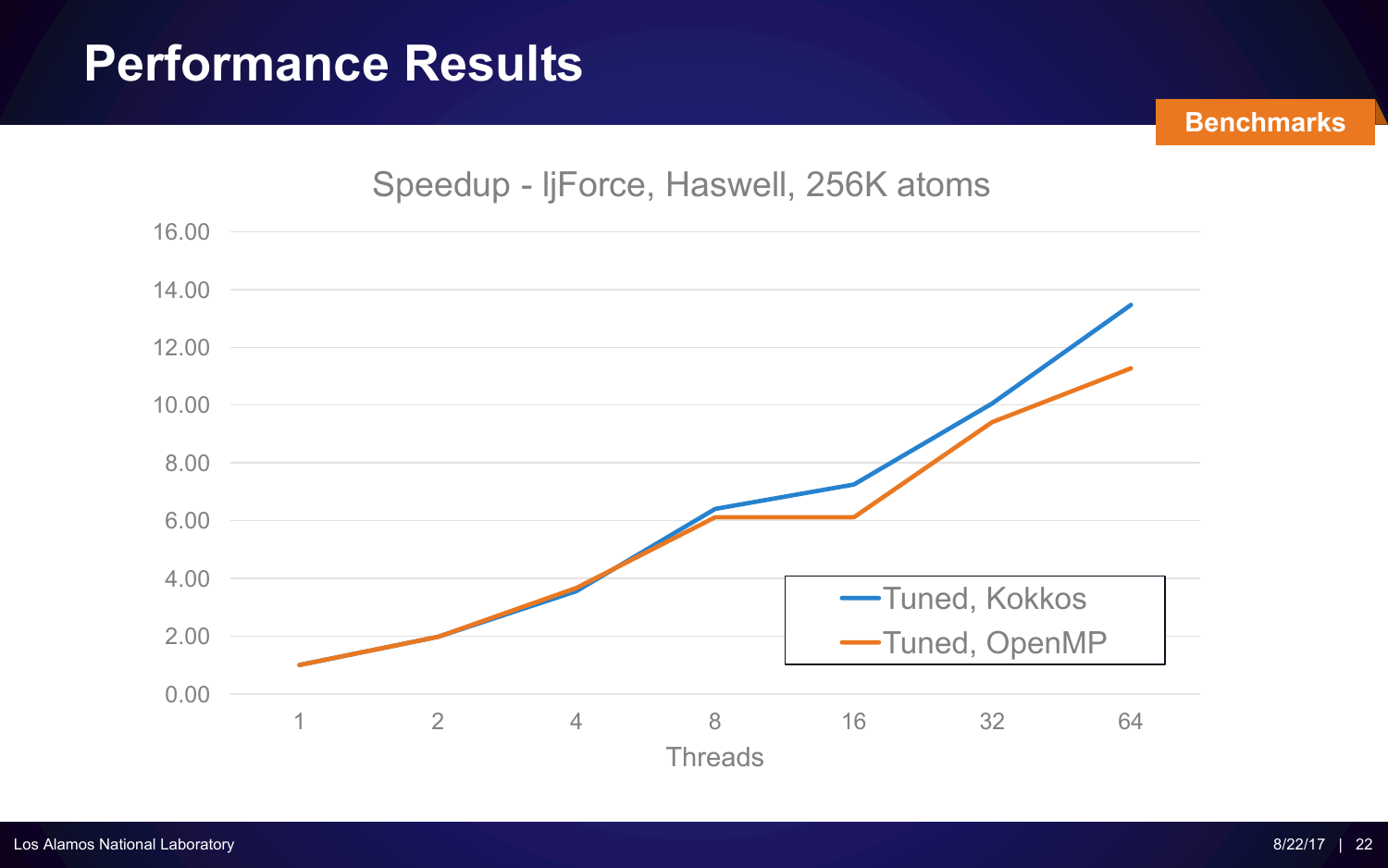

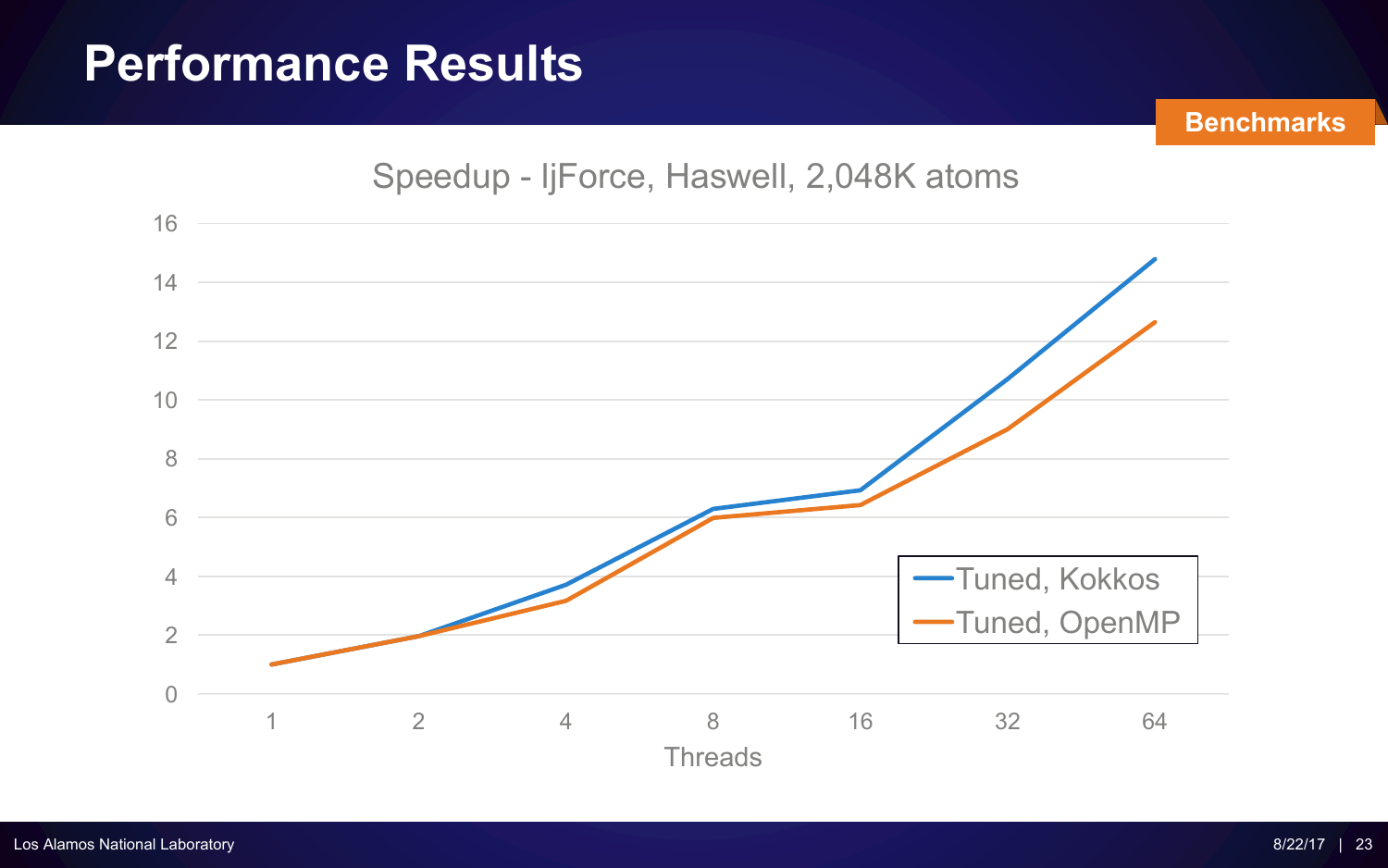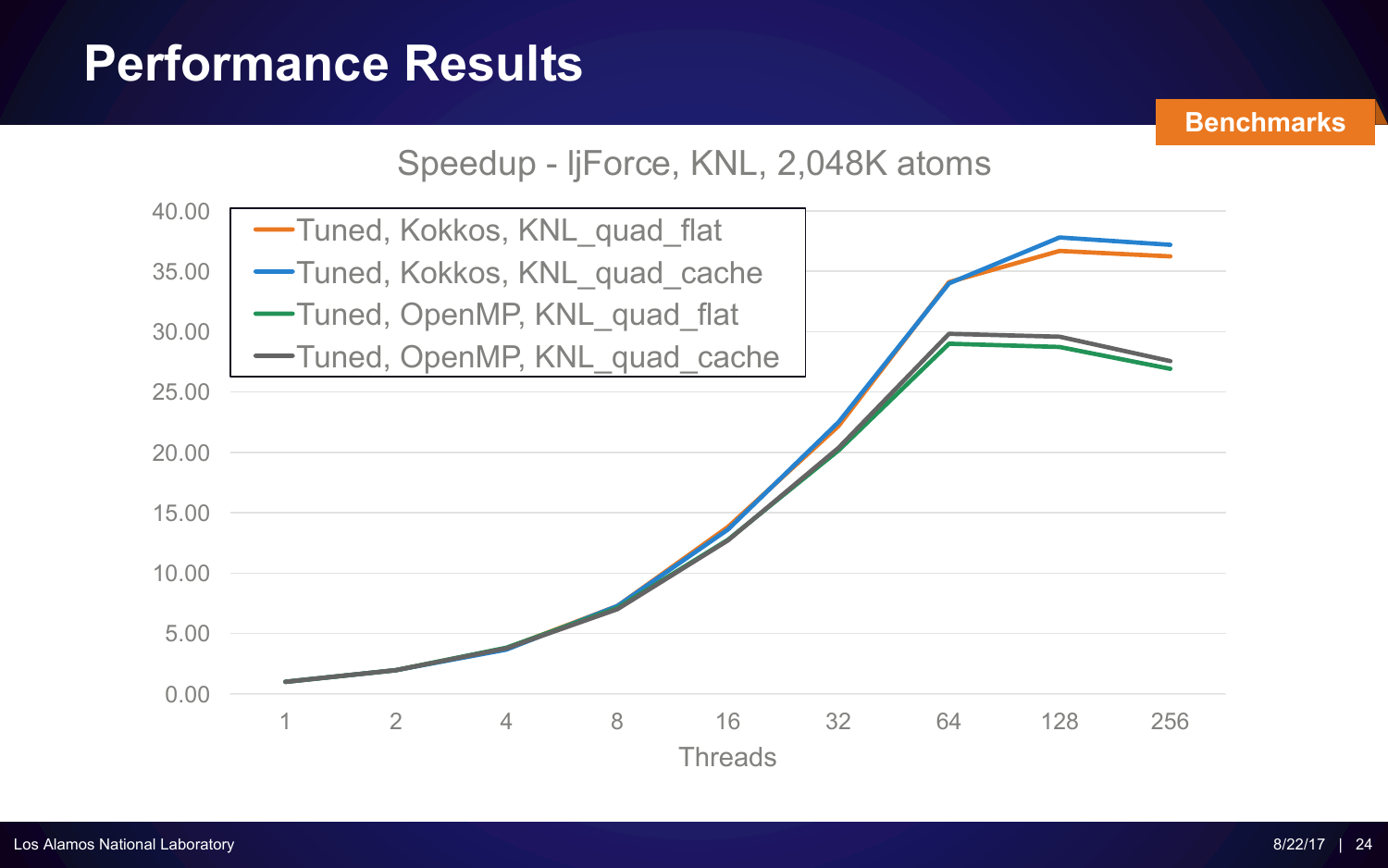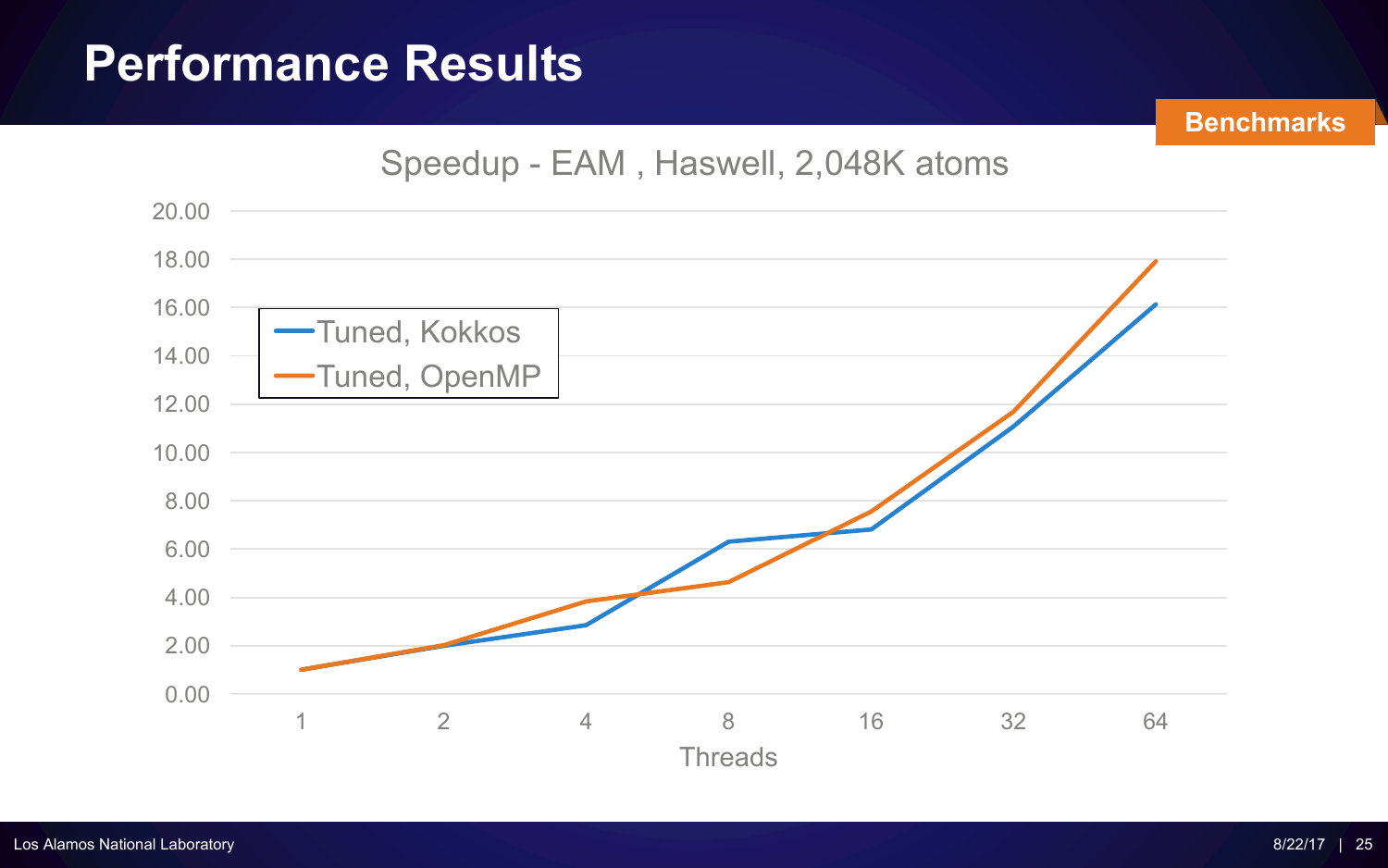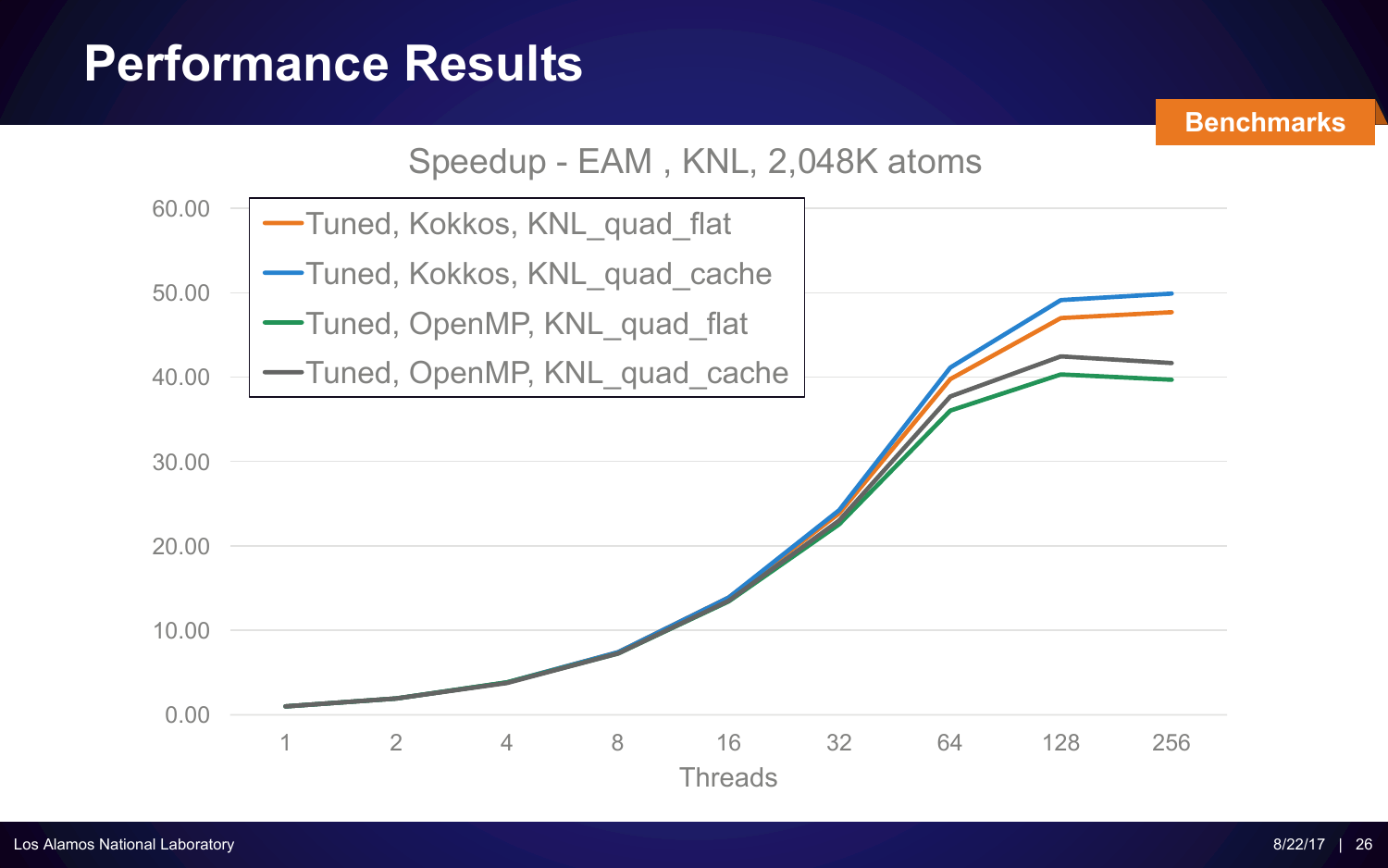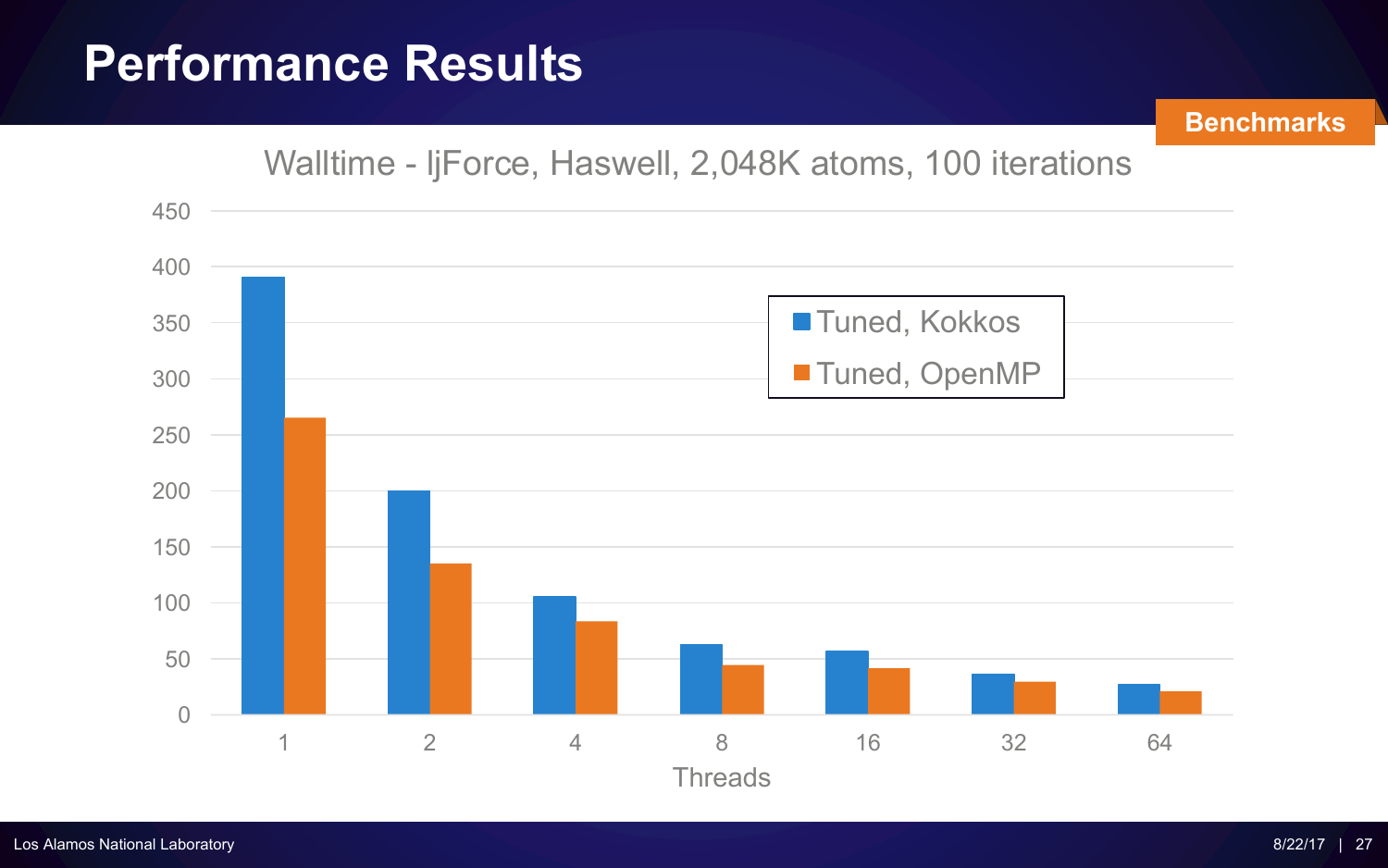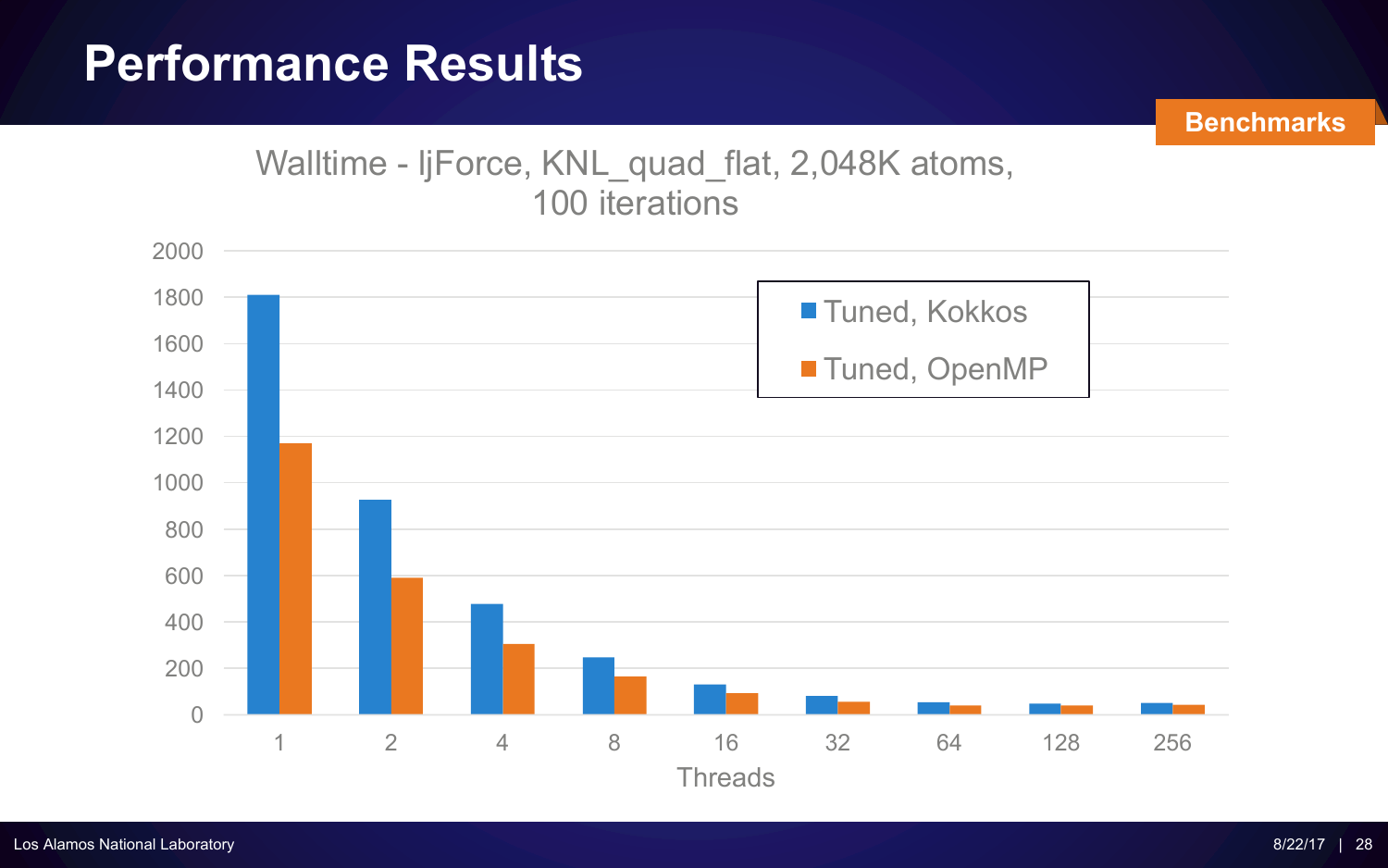

#### Walltime - EAM , Haswell, 2,048K atoms, 100 iterations

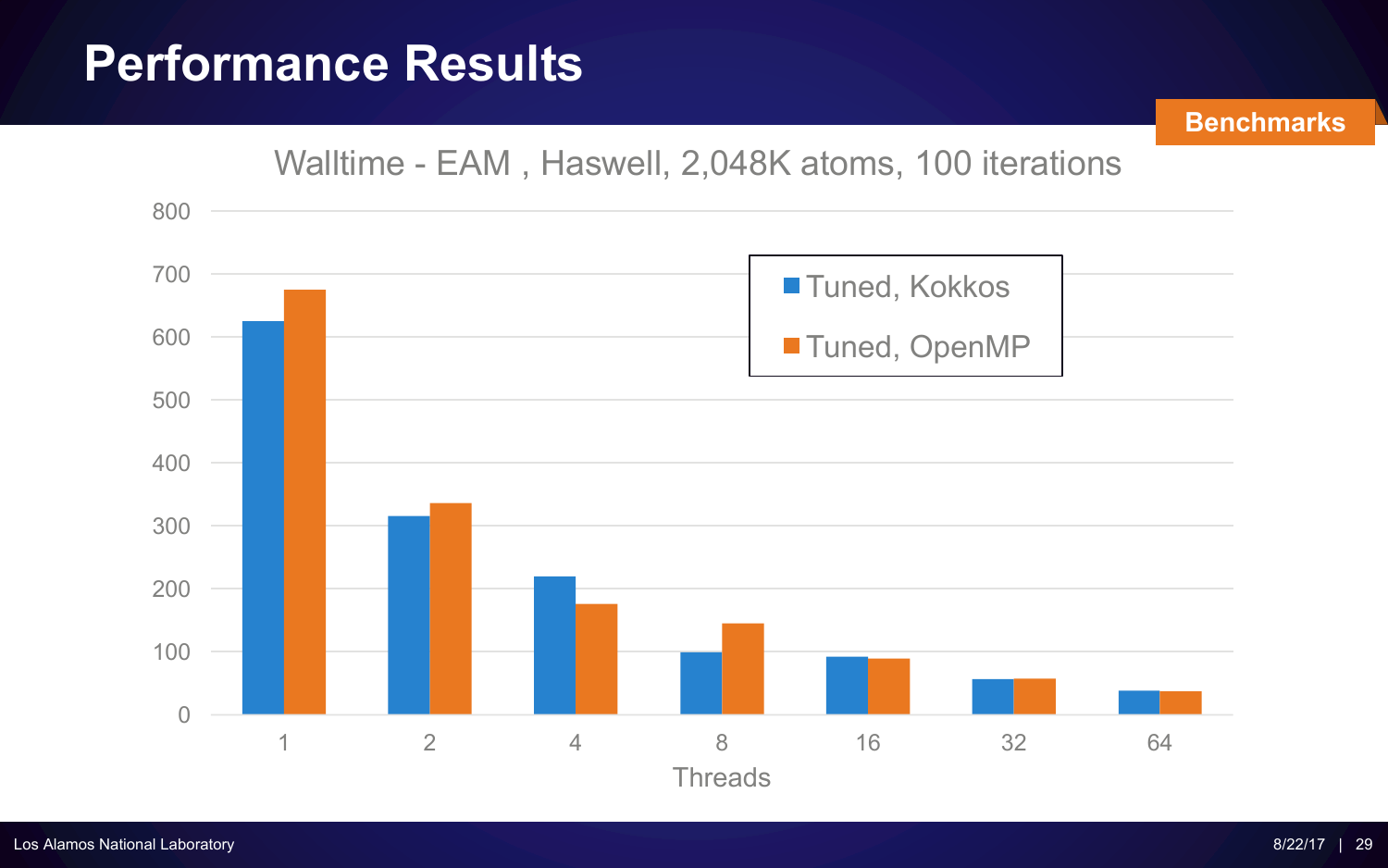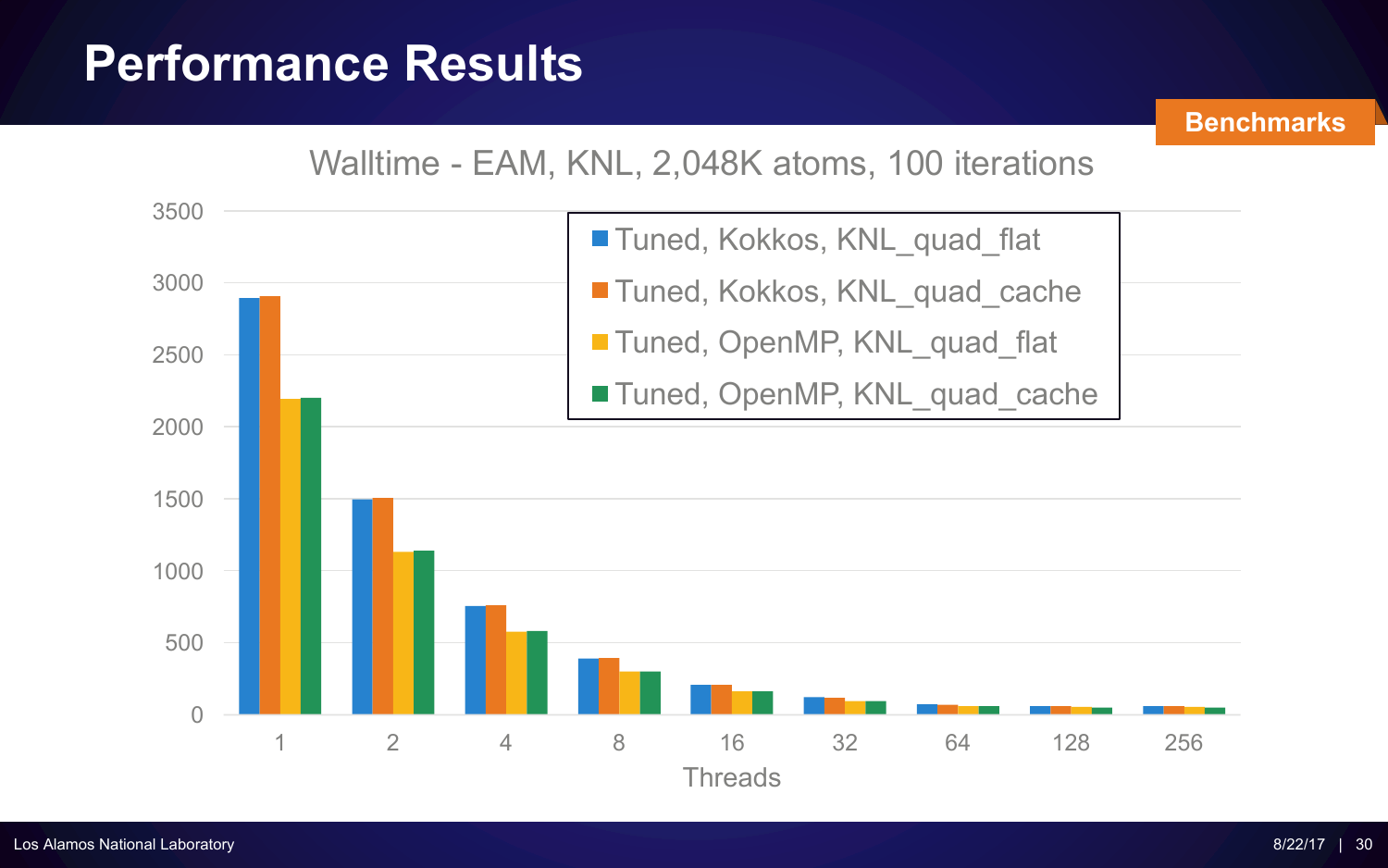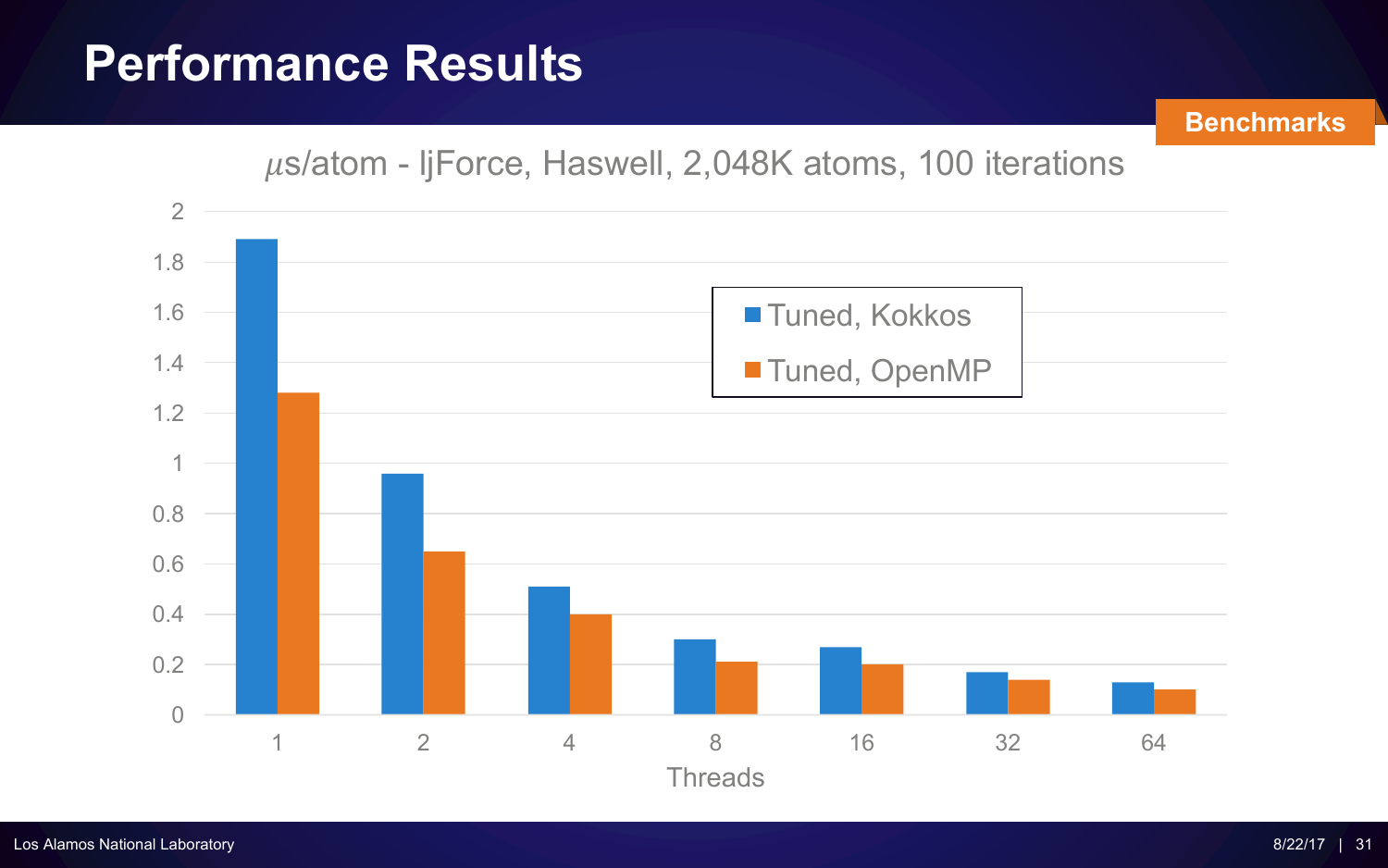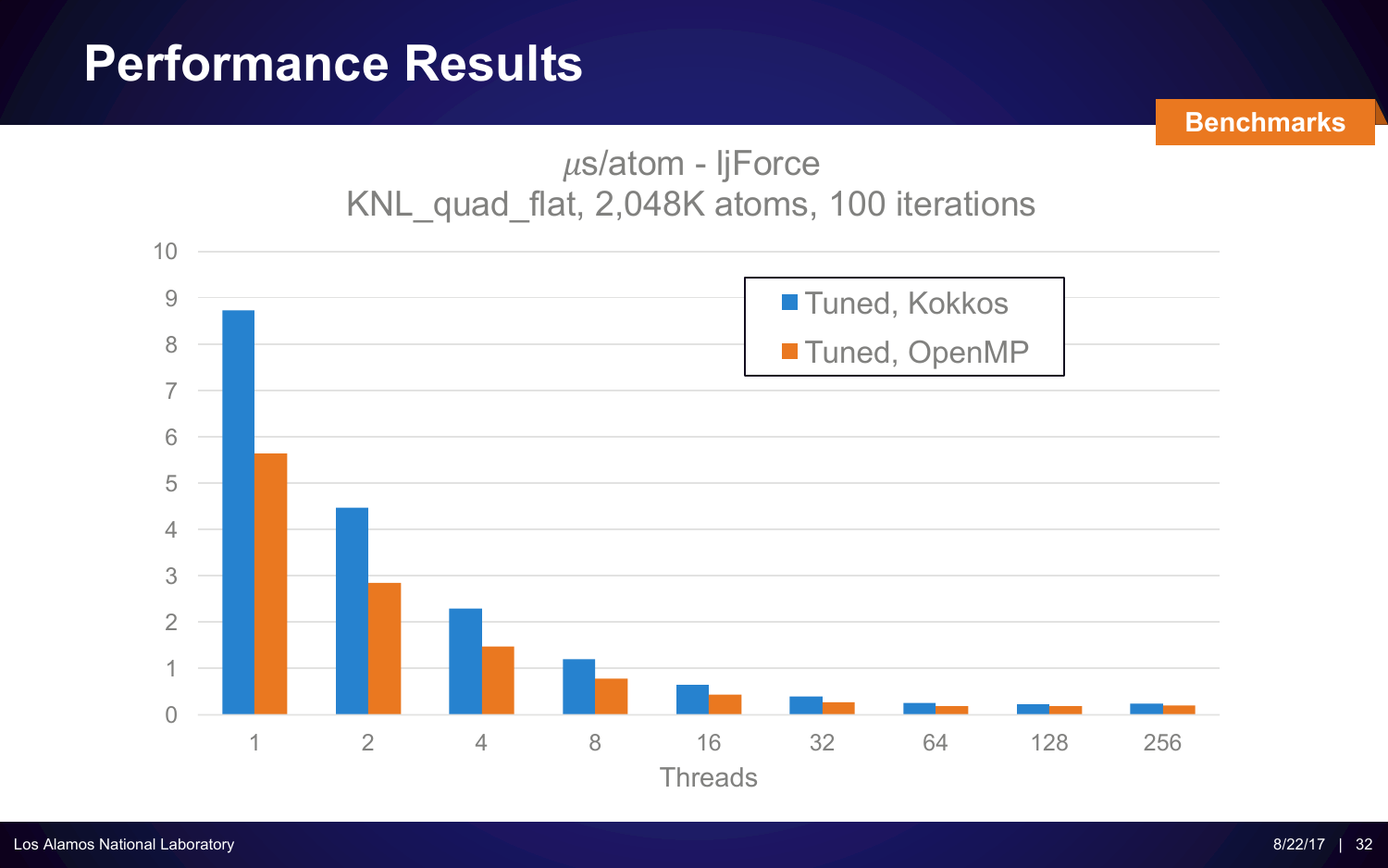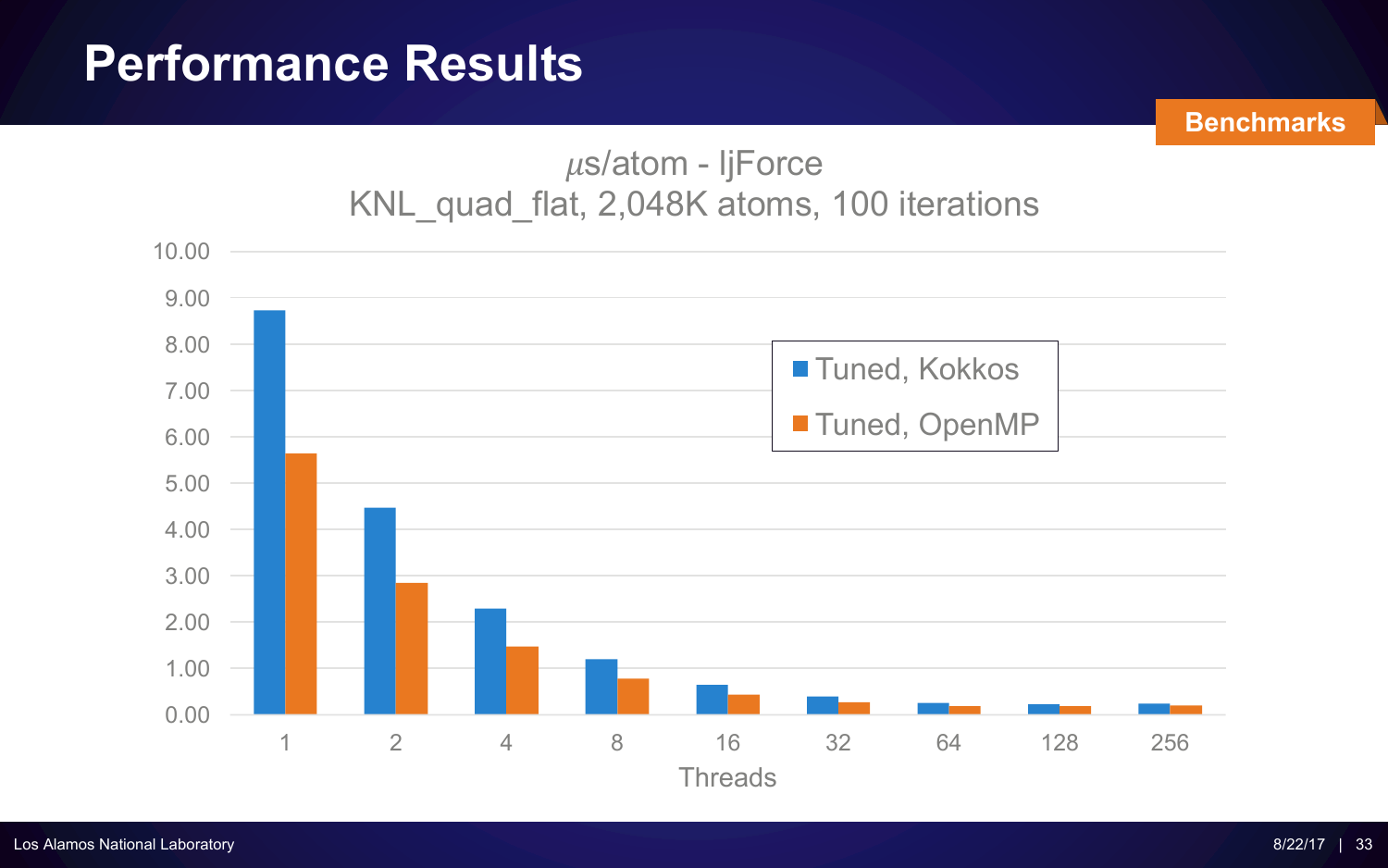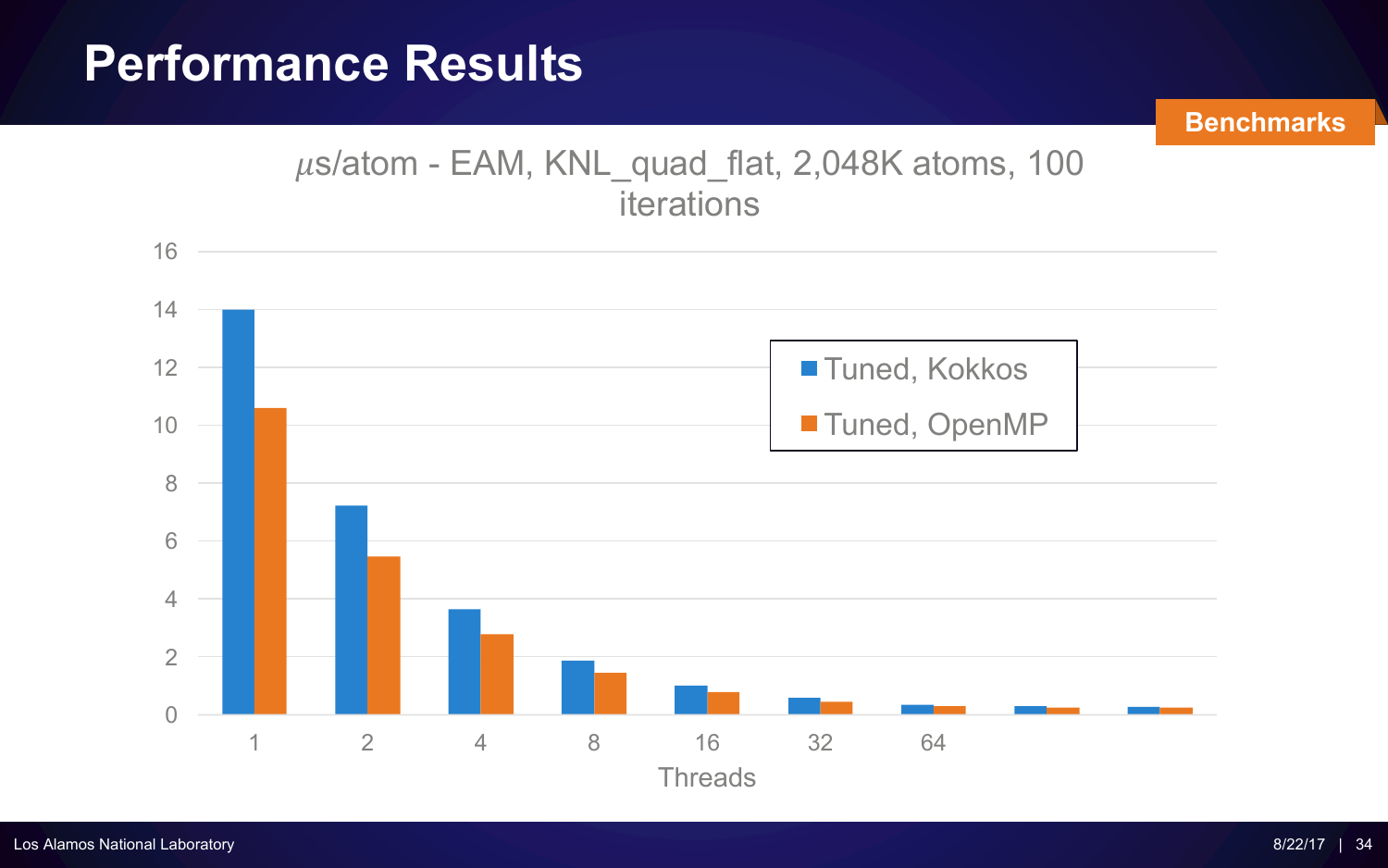#### Walltime (s) - ljForce Haswell vs. KNL\_quad\_flat, 2,048K atoms, 100 iterations

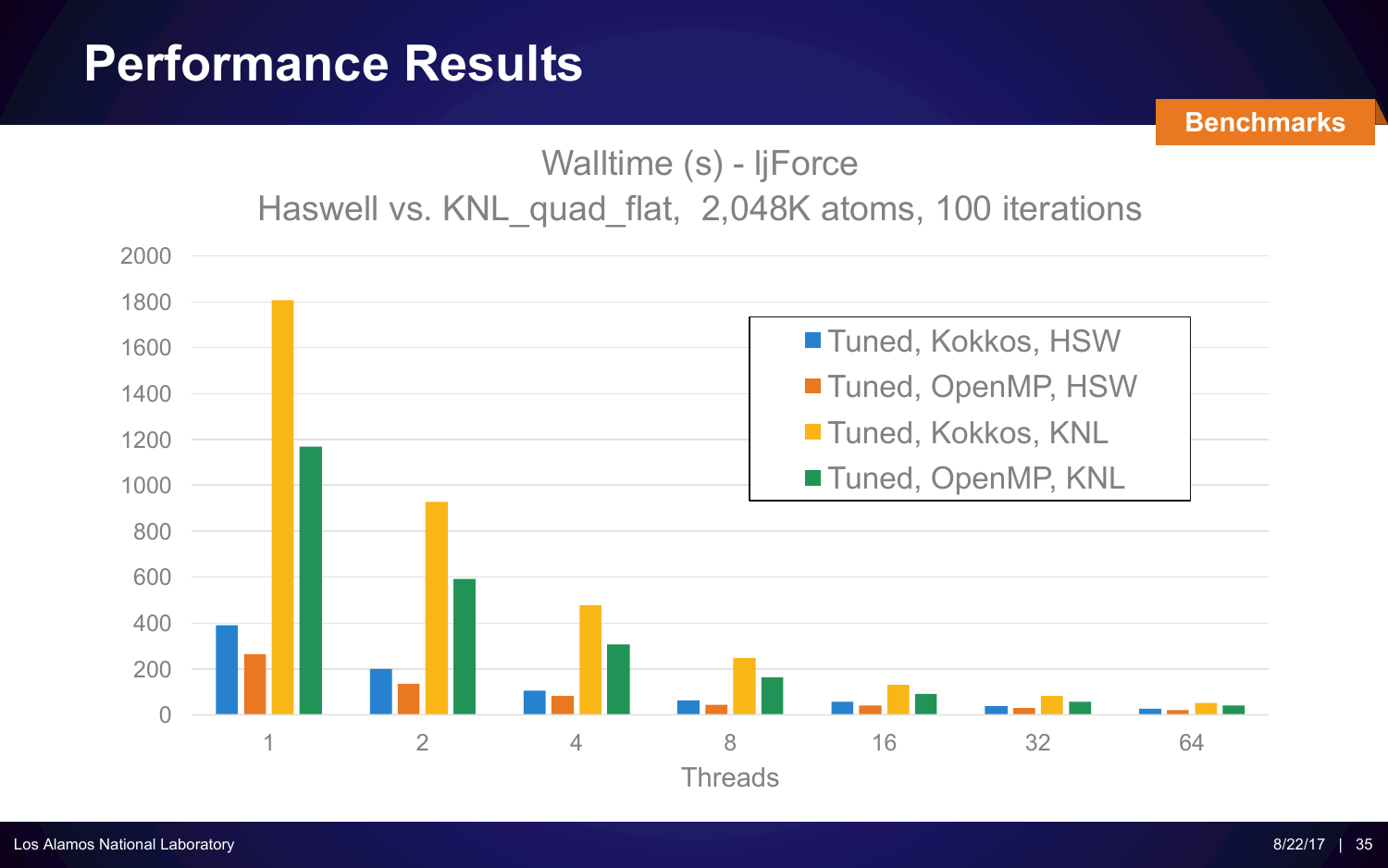

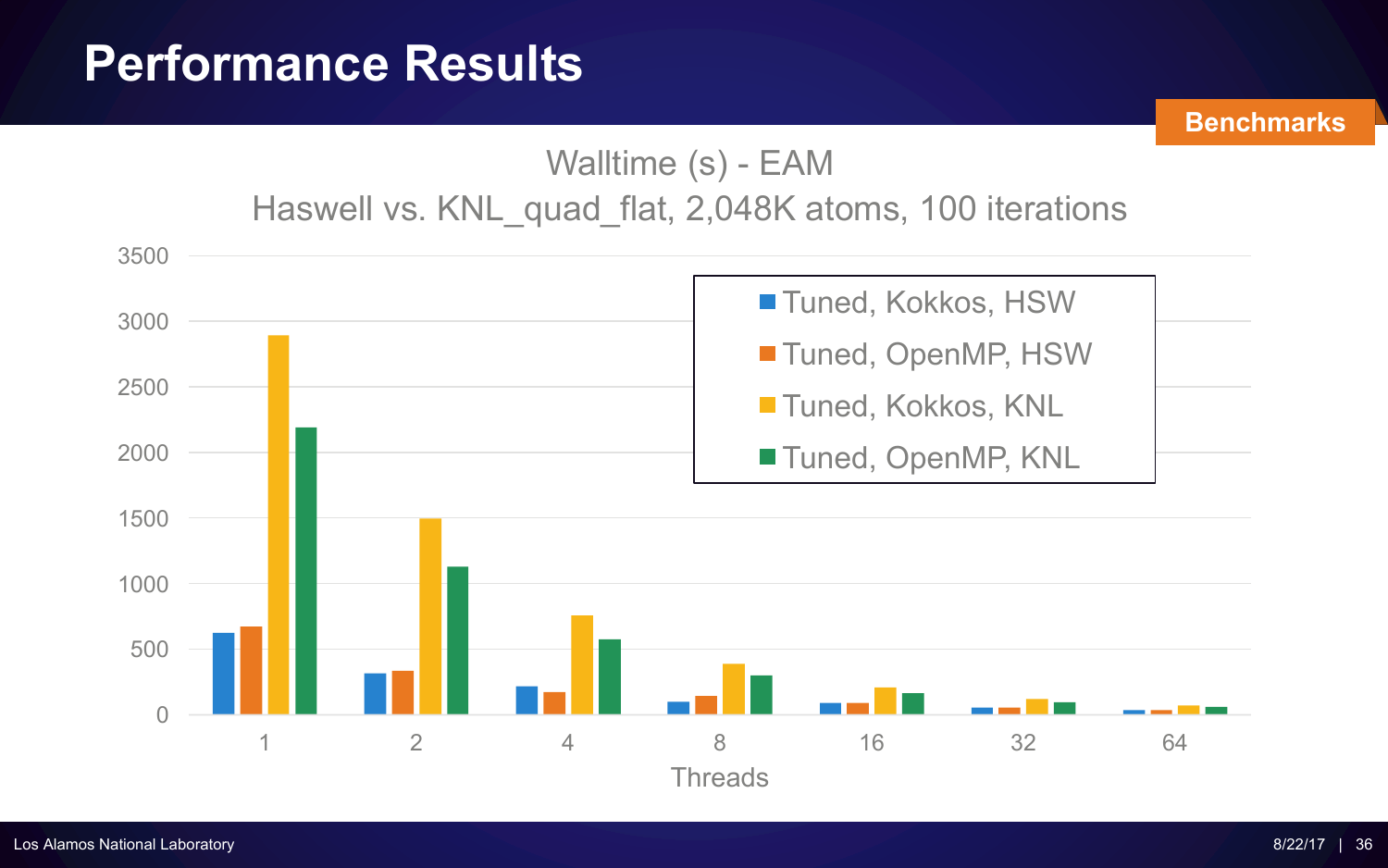Kokkos impairs some vector performance

```
// Compute Embedding Energy
  // loop over all local boxes
  Kokkos::parallel reduce( s->boxes->nLocalBoxes, KOKKOS LAMBDA( const int& iBox, real t&
  local etot) {
     int nIBox = s->boxes->nAtoms[iBox];
     // loop over atoms in iBox
     for (int iOff=MAXATOMS*iBox; iOff<(MAXATOMS*iBox+nIBox); iOff++) {
        real t fEmbed, dfEmbed;
        interpolate(table_F, pot->rhobar[iOff], &fEmbed, &dfEmbed);
        pot->dfEmbed[iOff] = dfEmbed;
        s->atoms->U[iOff] += fEmbed;
        local etot += fEmbed;
     }
  }, etot);
                                                  unaligned access patterns
                                       --- begin vector cost summary ---
                                       scalar cost: 21
                                       vector cost: 2.250
                                       estimated potential speedup: 8.630
                                       --- end vector cost summary ---
--- begin vector cost summary ---
scalar cost: 291
vector cost: 38.750
estimated potential speedup: 7.000
--- end vector cost summary ---
             Kokkos summary OpenMP summary
```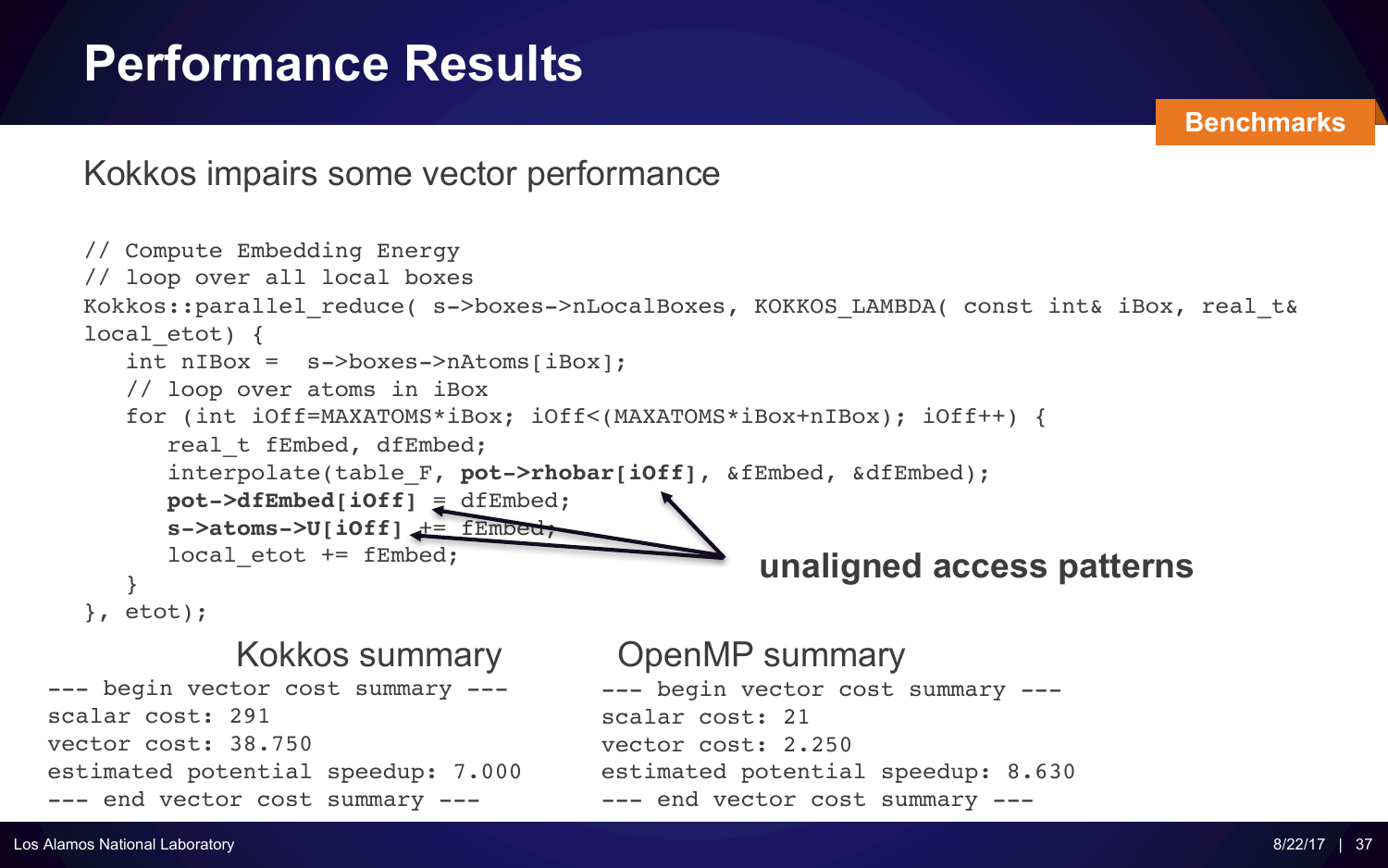# **The Take-Away**